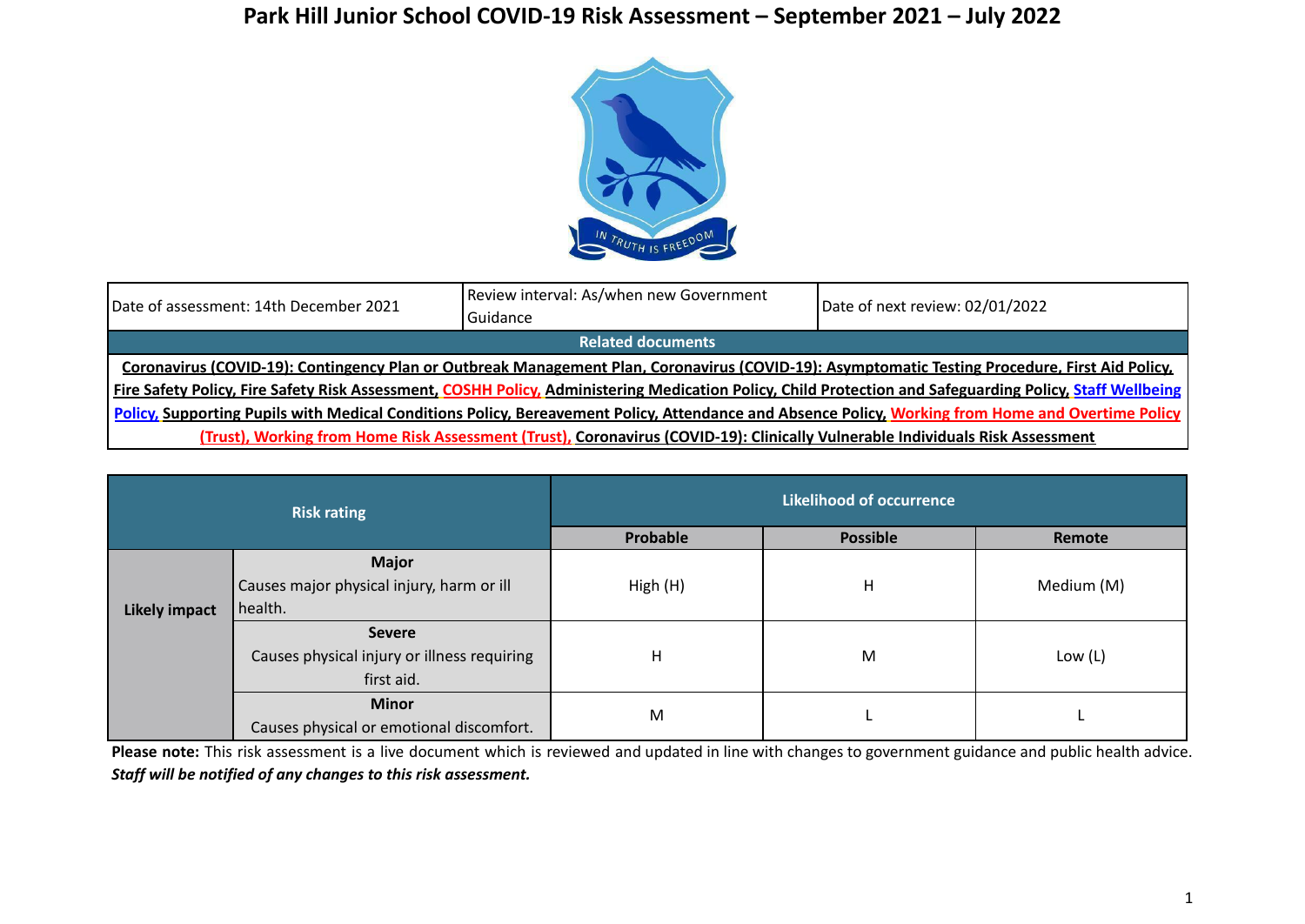| Area for<br>concern                                                      | <b>Risk rating</b><br>prior to<br>action<br>H/M/L | <b>Recommended controls</b>                                                                                                                                                                                                                                                                                                                                                                                                                                                                                                                                                                                                                                                                                                                                                                                                                                                                                                                                                                                                                                                                                                                                                                                                        | In place?<br>Yes/No | <b>Risk rating</b><br>following<br>action<br>H/M/L |
|--------------------------------------------------------------------------|---------------------------------------------------|------------------------------------------------------------------------------------------------------------------------------------------------------------------------------------------------------------------------------------------------------------------------------------------------------------------------------------------------------------------------------------------------------------------------------------------------------------------------------------------------------------------------------------------------------------------------------------------------------------------------------------------------------------------------------------------------------------------------------------------------------------------------------------------------------------------------------------------------------------------------------------------------------------------------------------------------------------------------------------------------------------------------------------------------------------------------------------------------------------------------------------------------------------------------------------------------------------------------------------|---------------------|----------------------------------------------------|
| <b>Awareness of</b><br>policies and<br>procedures                        | H                                                 | All staff, volunteers, parents, pupils, visitors and contractors are aware of all relevant<br>policies and procedures, Risk Assessments including, but not limited to, the following:<br>Coronavirus (COVID-19): Asymptomatic Testing Procedures<br><b>CORONAVIRUS CONTINGENCY PLAN</b><br><b>Health and Safety Policy</b><br><b>First Aid Policy</b><br><b>Behaviour Policy</b><br>Pupils are supported to understand and follow the relevant school policies and<br>$\bullet$<br>procedures, including, but not limited to, the following:<br><b>Health and Safety Policy</b><br><b>Behavioural Policy</b><br>The school keeps up-to-date with advice issued by, but not limited to, the following:<br>$\bullet$<br><b>DfE</b><br><b>NHS</b><br>PHE<br>The school's local health protection team (HPT) - Croydon<br>$\overline{\phantom{a}}$<br>Pupils are made aware of the measures that are in place, e.g. infection control and<br>behaviour expectations, via various methods, including visual aids around the school and<br>reminders from staff.<br>The Office Manager conducts a review of all supplier and contractor arrangements to<br>$\bullet$<br>ensure they are appropriate for the school's current operations. | Y                   | м                                                  |
| <b>Contact with</b><br>potential or<br>confirmed<br>coronavirus<br>cases | H                                                 | Staff, parents, pupils and visitors are informed of the national legal requirements<br>$\bullet$<br>regarding self-isolation, including that if they are required to self-isolate, this must be for<br>a full 10 days from the start of their symptoms, or the date of their positive test if they<br>did not have symptoms.<br>[New] Staff, parents and pupils are made aware that from 14 December 2021, the<br>$\bullet$<br>following individuals who are identified as close contacts of someone with coronavirus                                                                                                                                                                                                                                                                                                                                                                                                                                                                                                                                                                                                                                                                                                              | Y                   | M                                                  |

Last updated: 14th December 2021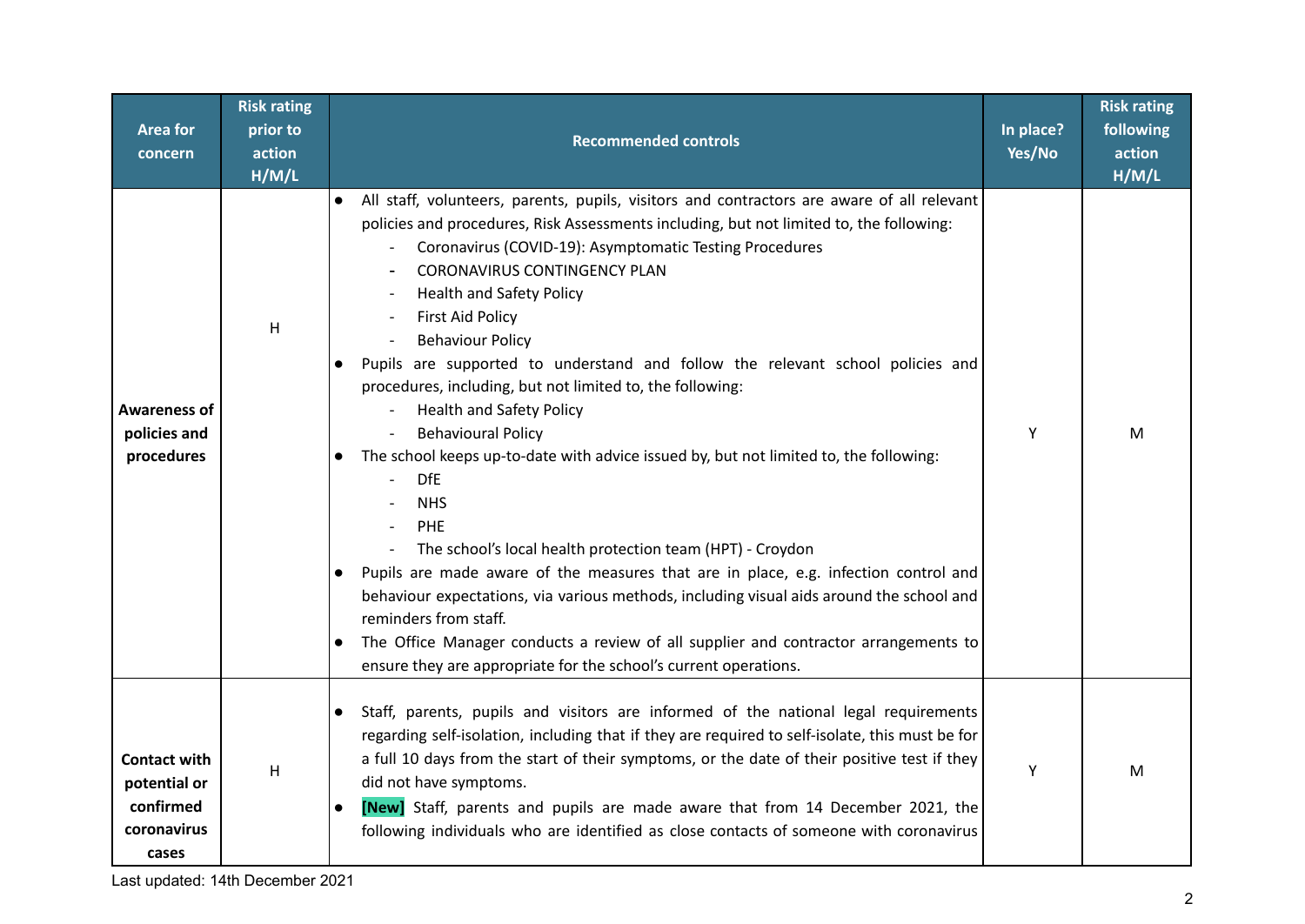|  |           | should take a lateral flow device (LFD) test every day for seven days instead of<br>self-isolating - this is the same for all cases of coronavirus, not just the Omicron variant: |  |
|--|-----------|-----------------------------------------------------------------------------------------------------------------------------------------------------------------------------------|--|
|  |           |                                                                                                                                                                                   |  |
|  |           | Fully vaccinated adults - people who have had two doses of an approved vaccine                                                                                                    |  |
|  |           | All children and young people aged 5 to 18 years and 6 months, regardless of                                                                                                      |  |
|  |           | their vaccination status                                                                                                                                                          |  |
|  |           | People who are not able to get vaccinated for medical reasons                                                                                                                     |  |
|  |           | People taking part, or have taken part, in an approved clinical trial for a<br>coronavirus vaccine                                                                                |  |
|  | $\bullet$ | [New] Staff and pupils are informed that if they have been identified as a close contact                                                                                          |  |
|  |           | will report the results of their daily testing through the <b>Online Reporting System</b> and to                                                                                  |  |
|  |           | the school. If they test negative, they should continue to attend school. If they test                                                                                            |  |
|  |           | positive, they will self-isolate and order a PCR test to confirm the result. If the PCR test is                                                                                   |  |
|  |           | negative, they will no longer need to self-isolate but will continue to carry out the                                                                                             |  |
|  |           | remainder of the daily tests.                                                                                                                                                     |  |
|  |           | The school follows any further advice from its local Incident Management Team following                                                                                           |  |
|  |           | a suspected or confirmed case of the Omicron variant in the school community.                                                                                                     |  |
|  | $\bullet$ | [Updated] Pupils are informed that they will only need to isolate if they produce a                                                                                               |  |
|  |           | positive test or develop symptoms.                                                                                                                                                |  |
|  | $\bullet$ | [New] The school works with pupils and their families to support pupils with SEND who                                                                                             |  |
|  |           | may struggle to or are unable to self-test daily for seven days, in order to agree on an                                                                                          |  |
|  |           | appropriate testing route such as assisted swabbing.                                                                                                                              |  |
|  | $\bullet$ | [Updated] Staff are made aware that fully vaccinated adults, or adults who are not able                                                                                           |  |
|  |           | to get vaccinated for medical reasons, who are identified as a close contact of a positive                                                                                        |  |
|  |           | case do not need to self-isolate unless they develop symptoms or produce a positive test.                                                                                         |  |
|  | $\bullet$ | Staff who have only had one dose of the vaccine are made aware that they still need to                                                                                            |  |
|  |           | self-isolate if identified as a close contact until two weeks after receiving their second                                                                                        |  |
|  |           | dose.                                                                                                                                                                             |  |
|  | $\bullet$ | [New] Anyone over the age of 18 years and 6 months who is not vaccinated is made                                                                                                  |  |
|  |           | aware that they must self-isolate in line with government guidelines if they are identified                                                                                       |  |
|  |           | as a close contact of a positive case.                                                                                                                                            |  |
|  | $\bullet$ | Instances of staff, pupils, visitors and volunteers displaying symptoms of coronavirus are                                                                                        |  |
|  |           | managed in line with local and national guidance and the <b>Infection Control Policy</b> .                                                                                        |  |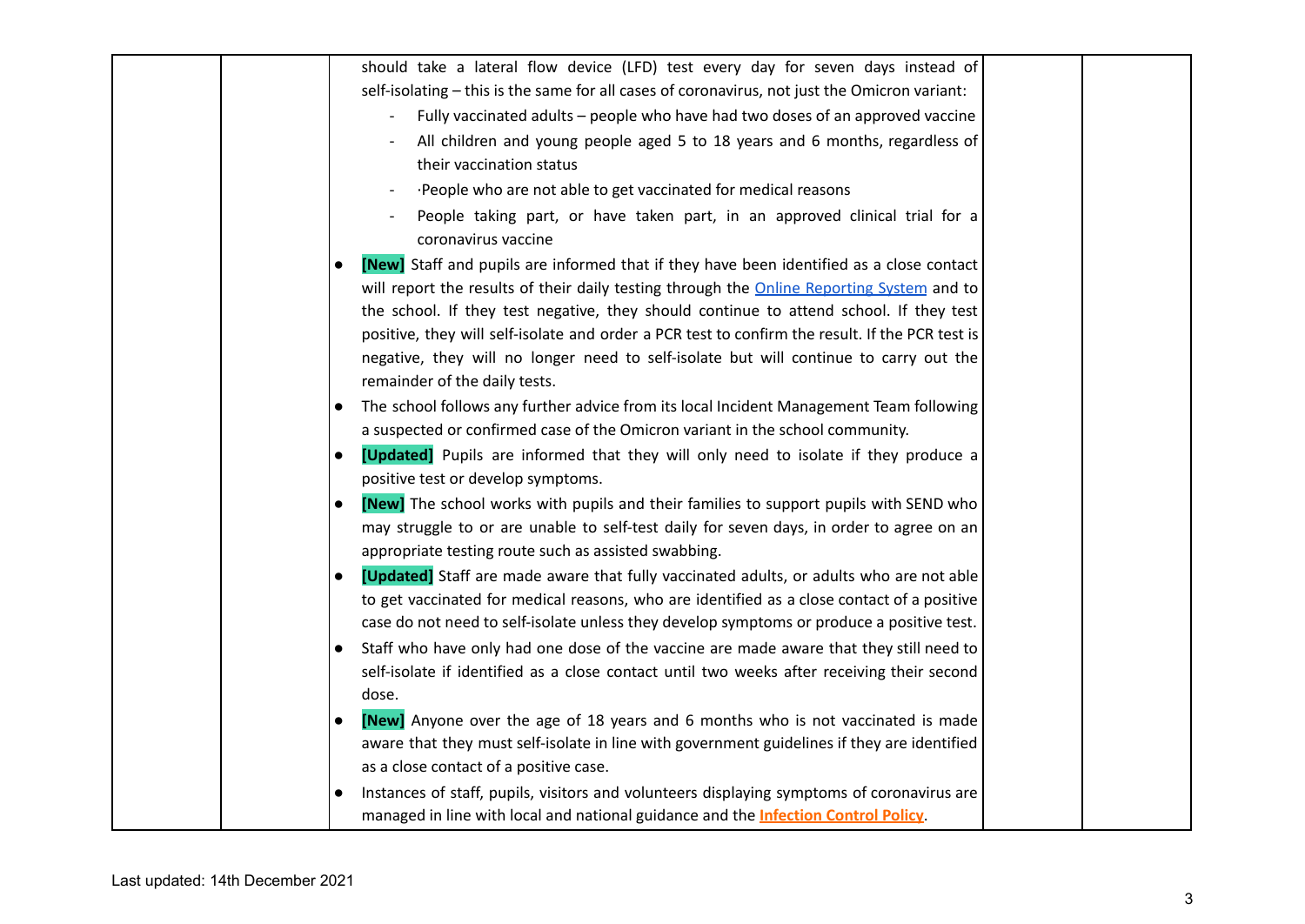|  | Pupils and parents are made aware that staff and students over the age of 18 should<br>$\bullet$        |  |
|--|---------------------------------------------------------------------------------------------------------|--|
|  | follow the same self-isolation rules as those under 18 until six months after their $18th$              |  |
|  | birthday, at which point they will begin to follow the same rules as adults. This time                  |  |
|  | should be used to ensure they are vaccinated if possible.                                               |  |
|  | If anyone in the school develops coronavirus symptoms while at school, they are:<br>$\bullet$           |  |
|  | Sent home to begin isolation $-$ the isolation period includes the day the                              |  |
|  | symptoms started and the next 10 full days.                                                             |  |
|  | Advised to follow the guidance for households with possible or confirmed                                |  |
|  | coronavirus.                                                                                            |  |
|  | Advised to arrange a PCR test as soon as possible.<br>$\overline{\phantom{a}}$                          |  |
|  | Pupils being sent home after displaying symptoms who are awaiting collection by a<br>$\bullet$          |  |
|  | parent are moved to the Medical Room where they can be isolated behind a closed door.                   |  |
|  | If it is not possible to isolate the pupil, they are moved to an area which is at least two             |  |
|  | metres away from others. If required, a member of staff supervises the pupil.                           |  |
|  | Where contact with a pupil's parents cannot be made, appropriate procedures are                         |  |
|  | followed.                                                                                               |  |
|  | In exceptional circumstances, where a pupil's parents cannot arrange to have their child                |  |
|  | collected, if the parent gives permission and is safe to do so, the child is directed to walk,          |  |
|  | cycle or scoot home. If this is not possible, the school makes alternative arrangements.                |  |
|  | Symptomatic individuals who are sent home are directed to not use public transport to<br>$\bullet$      |  |
|  | get home.                                                                                               |  |
|  | If the pupil needs to use the toilet while awaiting collection, they use a toilet which is<br>$\bullet$ |  |
|  | then cleaned and disinfected using standard cleaning products before being used by<br>anyone else.      |  |
|  | Emergency assistance is called immediately if the pupil's symptoms worsen and they<br>$\bullet$         |  |
|  | require further medical care.                                                                           |  |
|  | PPE is worn by supervising staff if direct personal care is needed and they cannot                      |  |
|  | maintain a distance of two metres.                                                                      |  |
|  | Anyone who comes into contact with a symptomatic individual washes their hands<br>$\bullet$             |  |
|  | thoroughly for 20 seconds with soap and running warm water or hand sanitiser. The area                  |  |
|  | around the symptomatic individual is cleaned with normal household bleach after they                    |  |
|  | have left the premises.                                                                                 |  |
|  |                                                                                                         |  |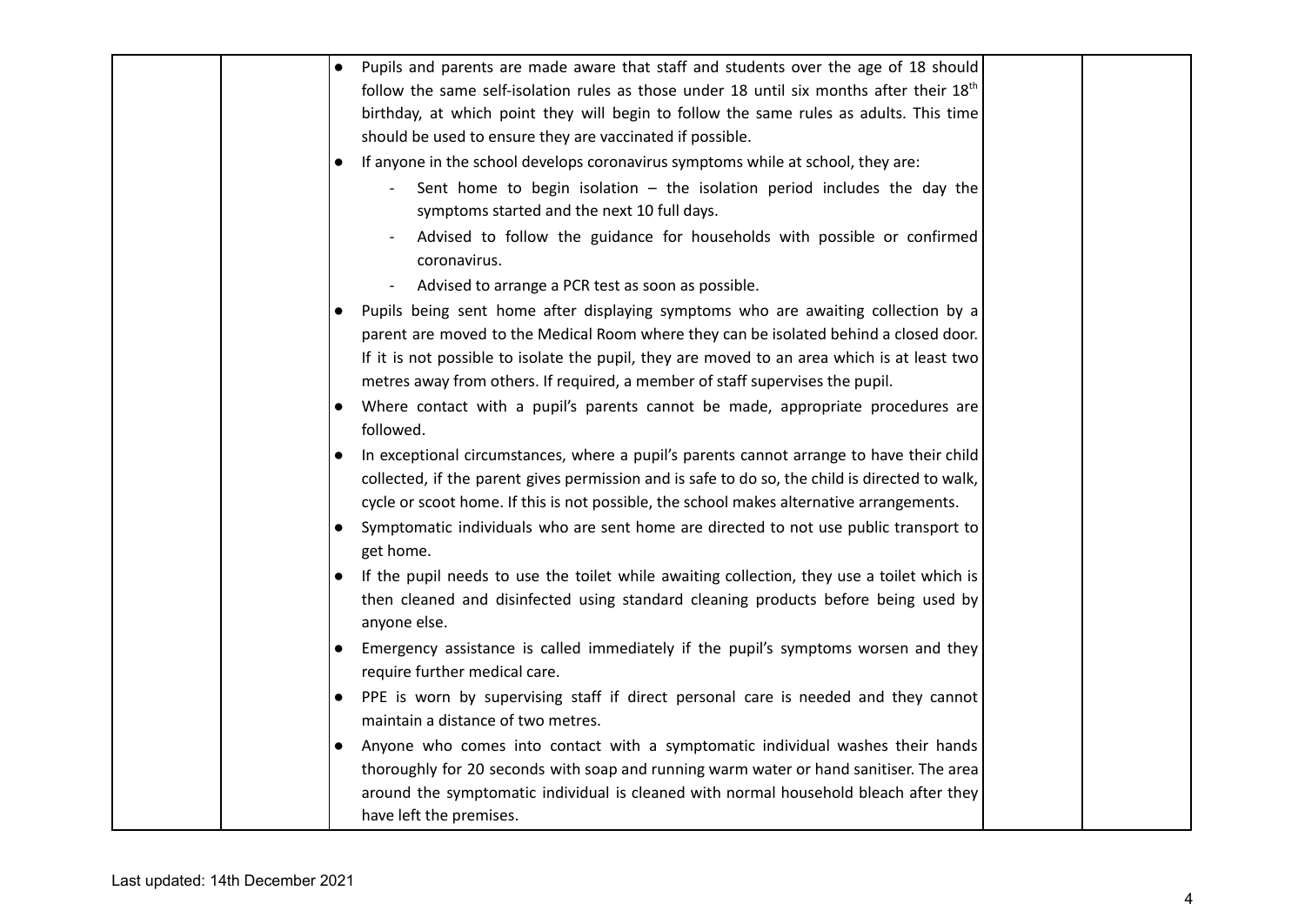|                   |   | Staff members who have helped someone with symptoms and any pupils who have been                                                                                                                                                                                                                                                                                                                                                                                                                                                                                                                                                                                                                                                                                                                                                                                                                                                                                                                                                                                                                                                                                                                                                                                                                                                                                                                                                                                          |   |   |
|-------------------|---|---------------------------------------------------------------------------------------------------------------------------------------------------------------------------------------------------------------------------------------------------------------------------------------------------------------------------------------------------------------------------------------------------------------------------------------------------------------------------------------------------------------------------------------------------------------------------------------------------------------------------------------------------------------------------------------------------------------------------------------------------------------------------------------------------------------------------------------------------------------------------------------------------------------------------------------------------------------------------------------------------------------------------------------------------------------------------------------------------------------------------------------------------------------------------------------------------------------------------------------------------------------------------------------------------------------------------------------------------------------------------------------------------------------------------------------------------------------------------|---|---|
|                   |   | in close contact with them are informed that they do not need to self-isolate unless they                                                                                                                                                                                                                                                                                                                                                                                                                                                                                                                                                                                                                                                                                                                                                                                                                                                                                                                                                                                                                                                                                                                                                                                                                                                                                                                                                                                 |   |   |
|                   |   | develop symptoms themselves.                                                                                                                                                                                                                                                                                                                                                                                                                                                                                                                                                                                                                                                                                                                                                                                                                                                                                                                                                                                                                                                                                                                                                                                                                                                                                                                                                                                                                                              |   |   |
|                   |   | The school does not routinely take the temperature of pupils.<br>$\bullet$                                                                                                                                                                                                                                                                                                                                                                                                                                                                                                                                                                                                                                                                                                                                                                                                                                                                                                                                                                                                                                                                                                                                                                                                                                                                                                                                                                                                |   |   |
|                   |   | The school refuses to admit a pupil who is displaying symptoms of coronavirus where<br>$\bullet$                                                                                                                                                                                                                                                                                                                                                                                                                                                                                                                                                                                                                                                                                                                                                                                                                                                                                                                                                                                                                                                                                                                                                                                                                                                                                                                                                                          |   |   |
|                   |   | their parents are insisting their child attends if, in its reasonable judgement, the pupil                                                                                                                                                                                                                                                                                                                                                                                                                                                                                                                                                                                                                                                                                                                                                                                                                                                                                                                                                                                                                                                                                                                                                                                                                                                                                                                                                                                |   |   |
|                   |   | poses a risk of infection to other members of the school community.                                                                                                                                                                                                                                                                                                                                                                                                                                                                                                                                                                                                                                                                                                                                                                                                                                                                                                                                                                                                                                                                                                                                                                                                                                                                                                                                                                                                       |   |   |
| Face<br>coverings | H | Staff and visitors are required to wear face coverings when moving around the<br>$\bullet$<br>school premises outside of classrooms, and in communal areas, unless they are<br>exempt.<br>In the event of a school or local outbreak, the school adheres to advice from a director of<br>$\bullet$<br>health that may include bringing back face coverings temporarily in communal areas and<br>classrooms for staff, pupils and visitors.<br>In the event that the school must return to using face coverings, the school remains<br>$\bullet$<br>sensitive to the fact that some people are less able to wear face coverings and that the<br>reasons for this may not be visible to others.<br>Face visors or shields are only used after carrying out a risk assessment for the specific<br>situation and always be cleaned appropriately.<br>Where face coverings are required, individuals are not prevented from entering or<br>$\bullet$<br>attending school on the grounds that they are not wearing a face covering.<br>The school has a contingency supply of face coverings kept in the Medical room and the<br>$\bullet$<br>Meeting Room.<br>Anyone struggling to access a face covering, or unable to use their face covering because<br>it has been forgotten or soiled, is provided with one from the school's contingency<br>supply.<br>Face coverings should be worn in enclosed and crowded places - this includes on school<br>$\bullet$<br>transport. | Y | M |
| <b>PPE</b>        | Η | PPE is distributed (bum bags) to staff who provide intimate care for pupils and for cases<br>where a pupil becomes unwell with symptoms of coronavirus whilst in school and a<br>distance of two metres cannot be maintained.<br>Additional PPE is kept in the Medical room and Meeting room.<br>$\bullet$<br>When working with pupils who cough, spit or vomit but do not have coronavirus<br>$\bullet$<br>symptoms, staff only wear PPE that would routinely be worn.                                                                                                                                                                                                                                                                                                                                                                                                                                                                                                                                                                                                                                                                                                                                                                                                                                                                                                                                                                                                   | Y | M |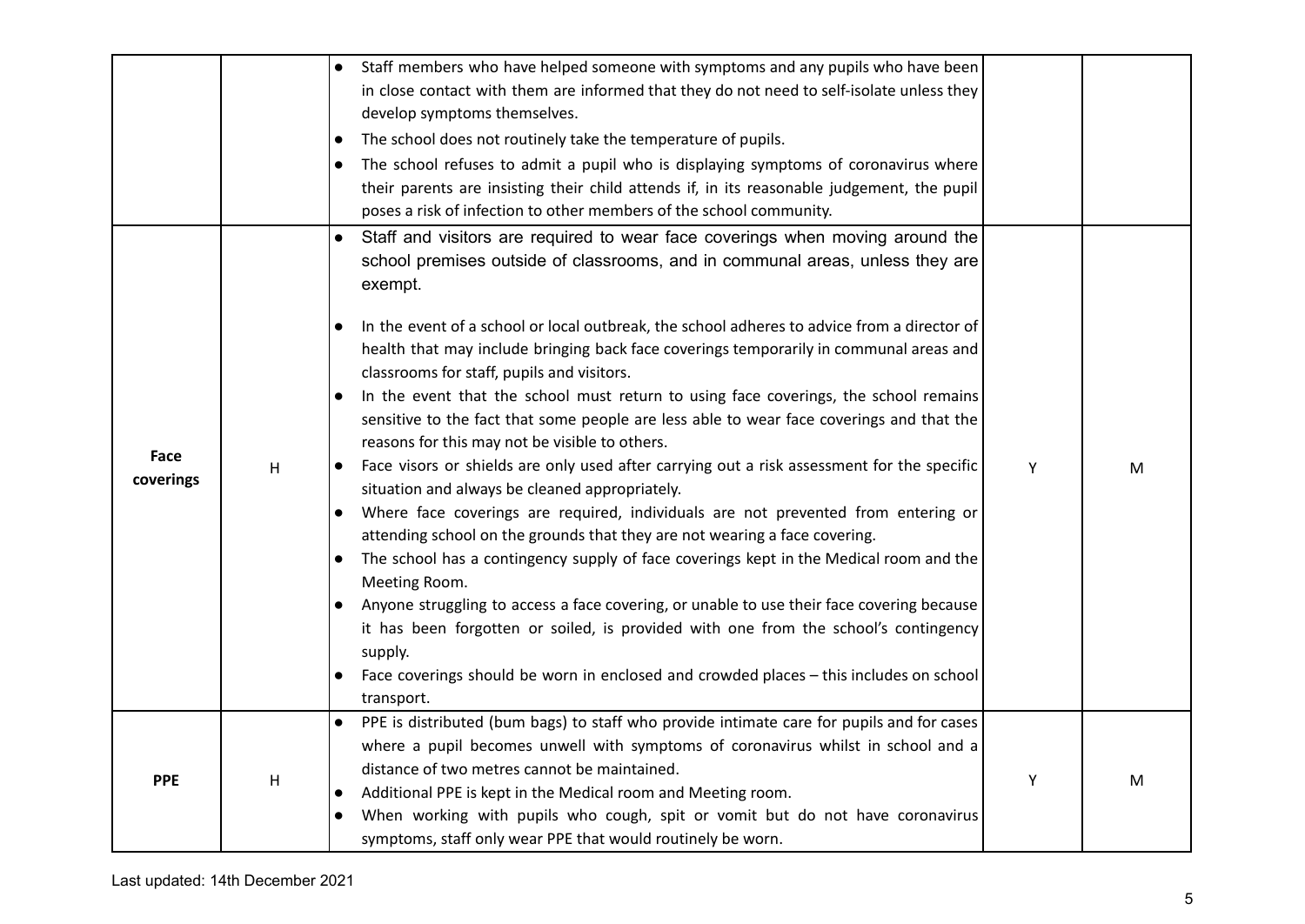|                                                |   | Used PPE is disposed of properly using bins provided around the school. Staff and pupils<br>$\bullet$<br>are told not to use recycling bins for the disposing of PPE.<br>All PPE waste is put in a plastic rubbish bag which, once full, is tied and placed in a<br>second tied bag and stored in a suitable and secure place, marked for storage for 72<br>hours. Following this period, it is put in the communal waste area.                                                                                                                                                                                                                                                                                                                                                                                                                                                                                                                                                                                                                                                                                                                       |   |   |
|------------------------------------------------|---|-------------------------------------------------------------------------------------------------------------------------------------------------------------------------------------------------------------------------------------------------------------------------------------------------------------------------------------------------------------------------------------------------------------------------------------------------------------------------------------------------------------------------------------------------------------------------------------------------------------------------------------------------------------------------------------------------------------------------------------------------------------------------------------------------------------------------------------------------------------------------------------------------------------------------------------------------------------------------------------------------------------------------------------------------------------------------------------------------------------------------------------------------------|---|---|
| Hand<br>cleaning and<br>respiratory<br>hygiene | H | Staff, pupils, visitors and contractors are informed that enhanced hygiene practices are<br>$\bullet$<br>still in place.<br>Suitable handwashing/sanitising facilities are provided for individuals to wash their hands<br>$\bullet$<br>regularly and at the following intervals:<br>Arrival at school<br>Return from breaks<br>A change in rooms<br>Before and after eating<br>Adequate amounts of tissues and bins are available in the relevant areas.<br>$\bullet$<br>Visual aids are displayed throughout the school reminding pupils to wash their hands<br>$\bullet$<br>regularly and follow the 'catch it, bin it, kill it' approach.<br>A plan is created to assimilate the hand-washing routine and 'catch it, bin it, kill it'<br>$\bullet$<br>approach into school culture, supplemented by behaviour expectations and<br>communication around the importance of the measures.<br>Pupils are instructed to cough or sneeze into their inner elbow and use a tissue to cover<br>$\bullet$<br>their mouths and noses where possible, disposing of the tissue in lidded bins.<br>Pupils wash their hands after they have coughed or sneezed. | Y | M |
| Cleaning                                       | M | The school maintains an appropriate cleaning schedule which includes the regular<br>$\bullet$<br>cleaning of areas and equipment e.g. twice per day. There is a particular focus on<br>frequently touched surfaces.<br>The site manager implements a cleaning schedule that ensures cleaning is generally<br>enhanced and includes:<br>More frequent cleaning of rooms and shared areas (including classrooms,<br>playgrounds and eating areas) that are used by different groups.<br>Frequently touched surfaces being cleaned more often than normal.<br>Provision for ensuring toilets are cleaned regularly.<br>The necessary areas of the school are deep cleaned with suitable cleaning agents and in<br>$\bullet$<br>line with the COSHH Policy.                                                                                                                                                                                                                                                                                                                                                                                               | Y |   |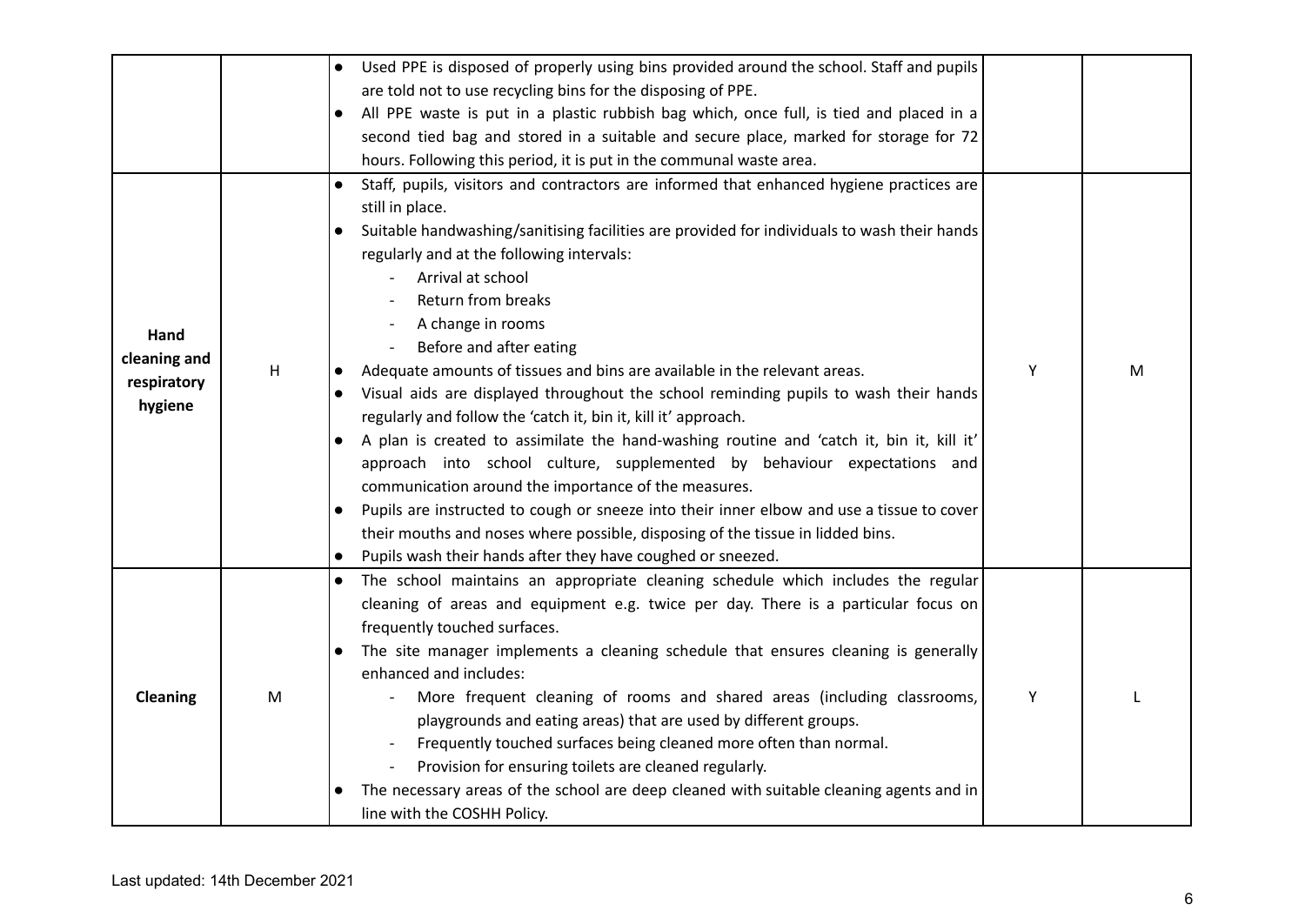|                                   |   | All areas that have been cleaned are checked to ensure they are safe to occupy, e.g.<br>$\bullet$<br>there are no slip hazards and any harmful substances have been removed.<br>All areas that remain temporarily closed, or partially closed for cleaning or infection<br>control purposes, are clearly signposted.<br>PPE is available to members of staff who require it to carry out cleaning safely.<br>$\bullet$<br>Signs are placed in relevant areas to instruct staff and pupils to always flush toilets with<br>$\bullet$<br>the lids down.                                                                                                                                                                                                    |   |   |
|-----------------------------------|---|----------------------------------------------------------------------------------------------------------------------------------------------------------------------------------------------------------------------------------------------------------------------------------------------------------------------------------------------------------------------------------------------------------------------------------------------------------------------------------------------------------------------------------------------------------------------------------------------------------------------------------------------------------------------------------------------------------------------------------------------------------|---|---|
| <b>Social</b><br>distancing       | M | [Reintroduced] Staff and pupils are to adhere to social distancing measures in school<br>$\bullet$<br>where possible.<br>[Reintroduced] Pupils in year group bubbles throughout the school day.<br>$\bullet$<br>[Reintroduced] Whole school assemblies to take place virtually.<br>$\bullet$<br>In the event of a school or local outbreak, the school adheres to the advice of a director<br>$\bullet$<br>of public health, which may include returning to social distancing measures, including<br>pupil bubbles, temporarily.                                                                                                                                                                                                                         | Y | M |
| <b>Resources</b>                  | M | Staff and pupils have their own individual and frequently used items, e.g. pencils and<br>pens.<br>Classroom resources, e.g. books and games are cleaned regularly.<br>$\bullet$<br>Pupils only bring essential items to school each day, e.g. lunch boxes, hats, coats, books,<br>stationery and mobile phones (Y6).<br>Pupils are permitted to bring bags to school.<br>$\bullet$<br>Any shared resources that need to be taken home by pupils and staff are appropriately<br>$\bullet$<br>cleaned or a rota is put in place.                                                                                                                                                                                                                          | Y | M |
| <b>Ventilation</b><br>and heating | M | Staff and pupils are made aware that enhanced ventilation is still in place.<br>$\bullet$<br>Where mechanical ventilation is used, recirculatory systems are adjusted to full fresh air<br>$\bullet$<br>where possible.<br>Where possible, the windows of occupied rooms are open. In cold weather, where this<br>$\bullet$<br>causes issues with thermal comfort, the following mitigations are put in place where<br>possible:<br>Classrooms are rearranged to minimise the discomfort caused by draughts from<br>open windows, e.g. by moving desks and chairs<br>High level windows are opened in preference to low level to reduce draughts.<br>Ventilation is increased while the space is unoccupied, e.g. during break- and<br><b>lunchtimes</b> | Y |   |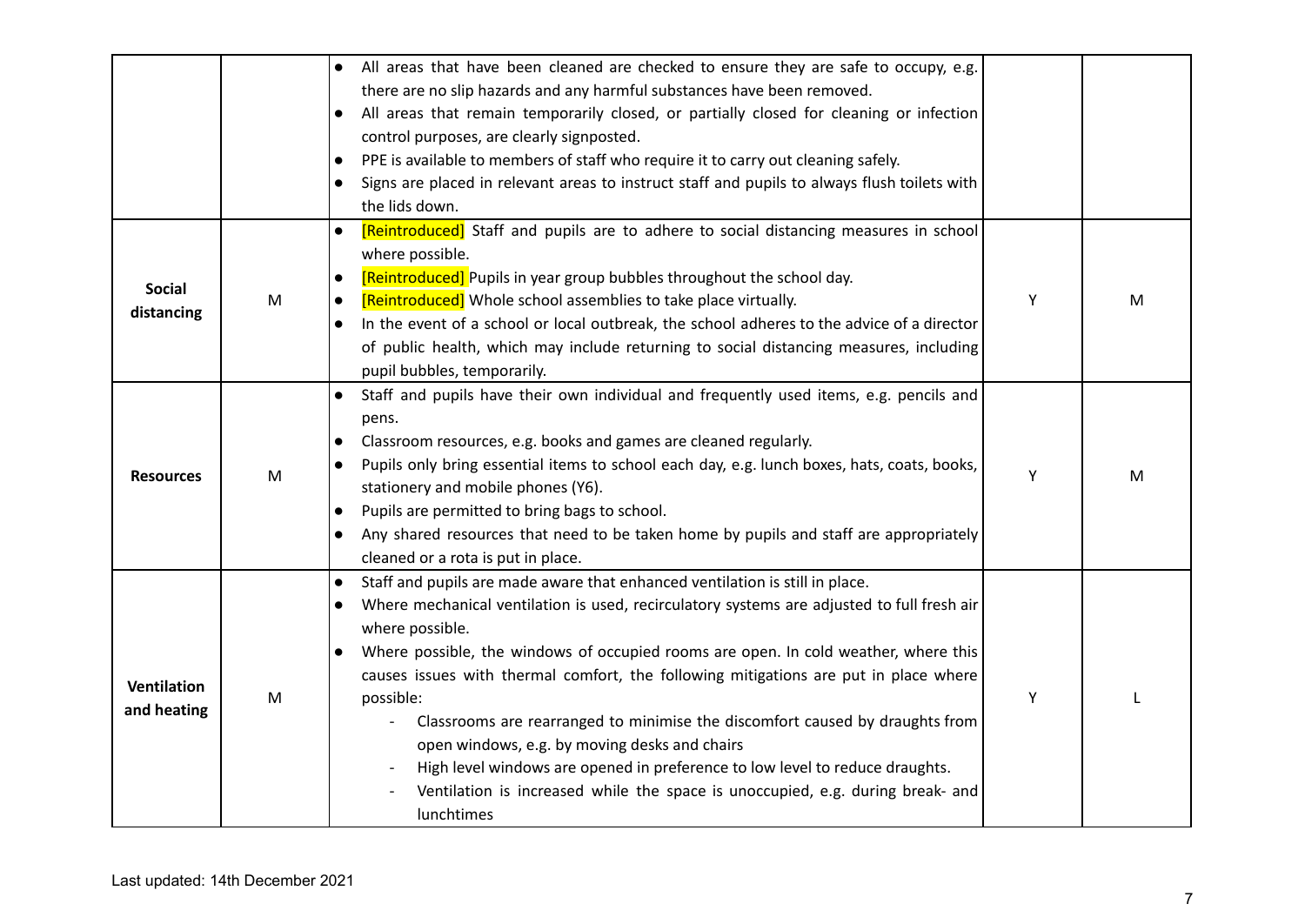|                    |   | Where heating has been switched off or energy supplies for heating have been isolated,<br>$\bullet$                                                                                                                                                                                                                                                                                                                                                                                                                                                                                                                                                                                                                                                                                                                                                                                                                                                                                                                                                                                                                                                                                                                                                                                                                                                                                                                                                                                                                                                                                                                                                                                                                                                                                                                                                                                                                                                                                                                                                                                                                                                   |   |  |
|--------------------|---|-------------------------------------------------------------------------------------------------------------------------------------------------------------------------------------------------------------------------------------------------------------------------------------------------------------------------------------------------------------------------------------------------------------------------------------------------------------------------------------------------------------------------------------------------------------------------------------------------------------------------------------------------------------------------------------------------------------------------------------------------------------------------------------------------------------------------------------------------------------------------------------------------------------------------------------------------------------------------------------------------------------------------------------------------------------------------------------------------------------------------------------------------------------------------------------------------------------------------------------------------------------------------------------------------------------------------------------------------------------------------------------------------------------------------------------------------------------------------------------------------------------------------------------------------------------------------------------------------------------------------------------------------------------------------------------------------------------------------------------------------------------------------------------------------------------------------------------------------------------------------------------------------------------------------------------------------------------------------------------------------------------------------------------------------------------------------------------------------------------------------------------------------------|---|--|
|                    |   | the Estates Manager switches them back on, as required.                                                                                                                                                                                                                                                                                                                                                                                                                                                                                                                                                                                                                                                                                                                                                                                                                                                                                                                                                                                                                                                                                                                                                                                                                                                                                                                                                                                                                                                                                                                                                                                                                                                                                                                                                                                                                                                                                                                                                                                                                                                                                               |   |  |
| <b>Fire safety</b> | M | The site manager ensures that all fire detection, alarm system and fire extinguisher<br>checks are up-to-date.<br>The Office Manager and Estate Manager ensure that the fire management plan and fire<br>$\bullet$<br>safety risk assessment are up-to-date and applicable to any changes in people movement<br>or access, e.g. if parts of the school remain temporarily closed.                                                                                                                                                                                                                                                                                                                                                                                                                                                                                                                                                                                                                                                                                                                                                                                                                                                                                                                                                                                                                                                                                                                                                                                                                                                                                                                                                                                                                                                                                                                                                                                                                                                                                                                                                                     | Y |  |
| <b>Testing</b>     | M | All testing is carried out in line with the <b>Coronavirus (COVID-19): Asymptomatic Testing</b><br>$\bullet$<br><b>Policy</b><br>It is made clear that testing is voluntary. Individuals not undergoing testing attend school<br>$\bullet$<br>in line with normal school arrangements.<br>Staff in all education settings are encouraged to test twice weekly at home.<br>$\bullet$<br><b>[New]</b> The school makes staff, parents and pupils aware that from 14 December 2021, all<br>$\bullet$<br>adults who are fully vaccinated and pupils aged 5 to 18 years and 6 months will take an<br>LFD test every day for seven days if they are identified as a close contact of someone<br>with a coronavirus case. This also applies to Omicron cases.<br>[New] Staff and pupils who have been identified as a close contact are informed that<br>$\bullet$<br>they should report the results of their daily testing through the Online Reporting System<br>and to the school. If they test negative, they should continue to attend school. If they test<br>positive, they will self-isolate and order a PCR test to confirm the result. If the PCR test is<br>negative, they will no longer need to self-isolate but will continue to carry out the<br>remainder of the daily tests.<br>Individuals with negative test results continue to attend school unless they have been<br>advised by NHS Test and Trace or another health professional to stay at home.<br>Staff and pupils undergoing testing are supplied with lateral flow device (LFD) test kits to<br>self-swab and test themselves twice a week at home.<br>Staff, pupils and parents are fully informed of the testing programme.<br>$\bullet$<br>Parents and other visitors are asked to take an LFD test before entering the school.<br>$\bullet$<br>Individuals report their results to NHS Test and Trace as soon as the test is completed,<br>$\bullet$<br>either online or by telephone.<br>If the test result is positive, staff inform the school of the result and the school will call<br>$\bullet$<br>the Self-Isolation Service Hub on 020 3743 6715 to make them aware. | Υ |  |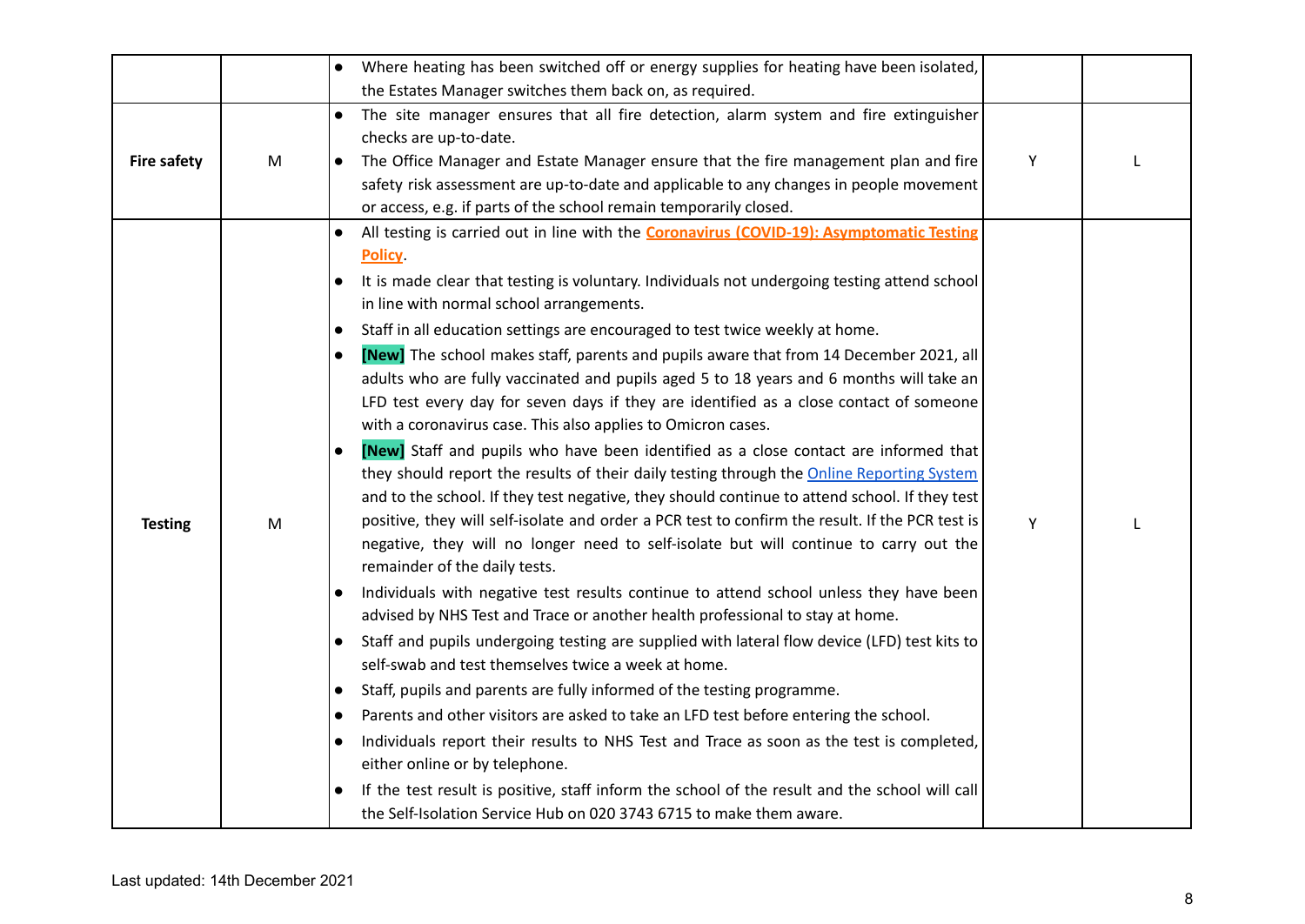|                              |   | Individuals who receive a positive result from an LFD test complete a 10-day period of<br>$\bullet$<br>self-isolation and are asked to arrange a confirmatory PCR test.                                                                                                                                                                                                                                                                                                                                                                                                                                                                                                                                                                                                                                                                                                                                                                                                                                                                                                    |   |  |
|------------------------------|---|----------------------------------------------------------------------------------------------------------------------------------------------------------------------------------------------------------------------------------------------------------------------------------------------------------------------------------------------------------------------------------------------------------------------------------------------------------------------------------------------------------------------------------------------------------------------------------------------------------------------------------------------------------------------------------------------------------------------------------------------------------------------------------------------------------------------------------------------------------------------------------------------------------------------------------------------------------------------------------------------------------------------------------------------------------------------------|---|--|
|                              |   | Individuals who test positive using an LFD test arrange their PCR test within 2 days of the<br>$\bullet$<br>positive result. All positive results from LFD tests, whether conducted at home or at<br>school, are confirmed with a PCR test.                                                                                                                                                                                                                                                                                                                                                                                                                                                                                                                                                                                                                                                                                                                                                                                                                                |   |  |
|                              |   | Staff, pupils and parents are made aware that negative results from confirmatory PCR<br>$\bullet$<br>tests taken within 2 days of LFD tests override positive results from LFD tests; therefore,<br>individuals who receive negative PCR test results can return to school, provided they do<br>not have symptoms.<br>Individuals do not take an LFD test if they have tested positive for coronavirus within the<br>$\bullet$<br>last 90 days.<br>Individuals are informed that LFD tests are not to be used if they begin to develop<br>$\bullet$<br>symptoms of coronavirus; they instead begin self-isolating immediately and book a PCR<br>test.<br>Testing kits are stored indoors between a temperature of 2 to 30°C.<br>$\bullet$                                                                                                                                                                                                                                                                                                                                  |   |  |
|                              |   | Individuals are instructed to collect test kits from the designated collection point.<br>$\bullet$<br>A test kit log is in use and kept up-to-date with the relevant information required.<br>$\bullet$<br>A test result log is in use and kept up-to-date with the relevant information required.<br>$\bullet$<br>The data held in the test kit log and test result log is stored in line with the school's <b>Data</b><br>$\bullet$<br><b>Protection Policy</b> at all times.                                                                                                                                                                                                                                                                                                                                                                                                                                                                                                                                                                                            |   |  |
| <b>NHS Test and</b><br>trace | M | The school makes staff aware that it is not responsible for Test and Trace contacting. This<br>$\bullet$<br>will be conducted by the NHS Test and Trace service.<br>The school makes staff aware that the NHS Test and Trace service will inform staff and<br>$\bullet$<br>pupils if they have been in close contact with a positive case of coronavirus and will<br>advise them to take a PCR test.<br>[Updated] The school makes staff and pupils aware that, where NHS Test and Trace or<br>$\bullet$<br>the local HPT will contact them directly to inform them if they have been in contact with<br>a suspected or confirmed case of coronavirus, including Omicron cases, and that they<br>should follow any further advice given on what to do next.<br>The school continues to work with local HPTs in the event of a school or local outbreak.<br>$\bullet$<br>Staff members and parents are informed that they will need to engage with the NHS Test<br>$\bullet$<br>and Trace programme if they are contacted, meaning they need to be ready and willing<br>to: | Y |  |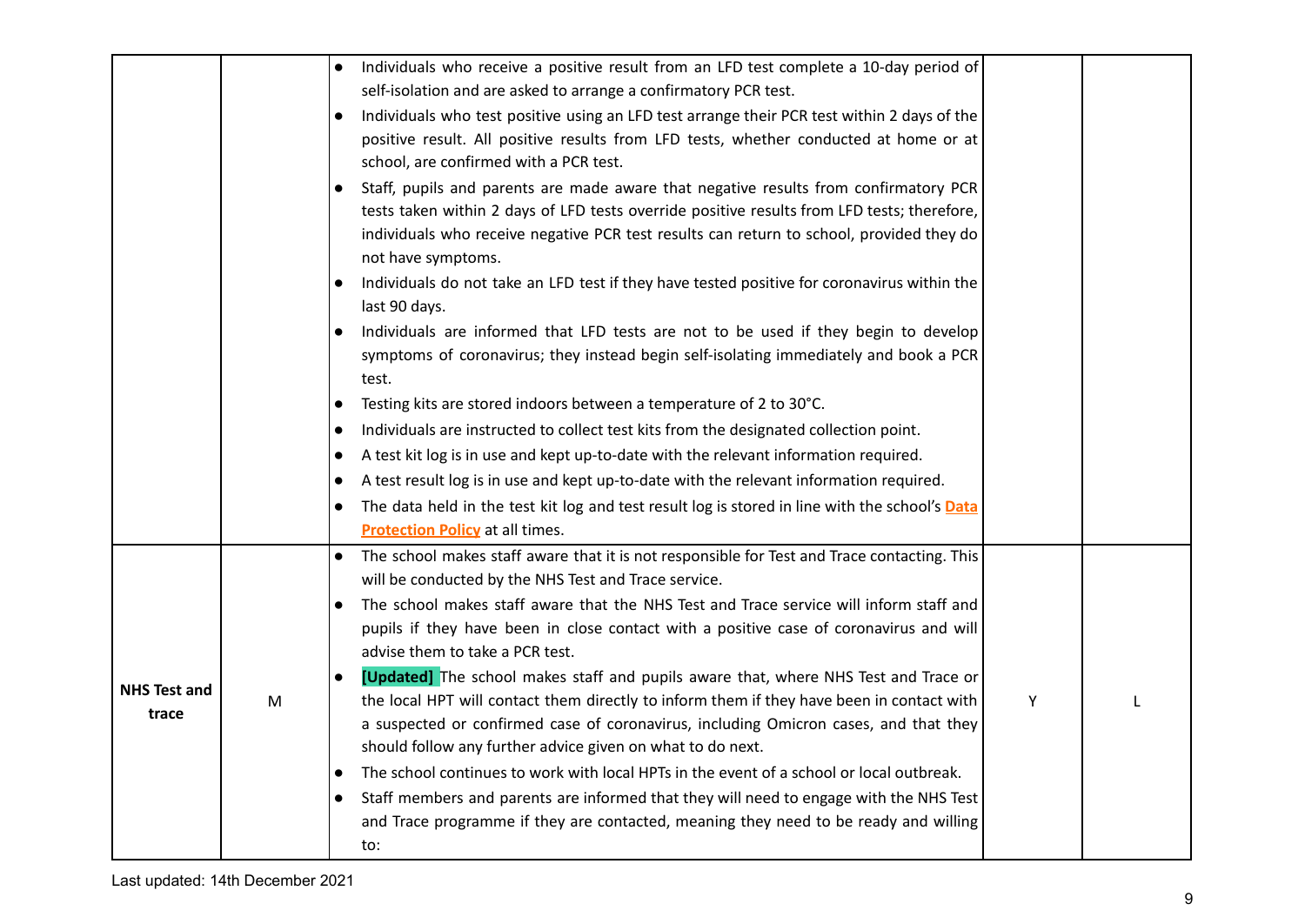|  | Book a PCR test if they (or their child) display symptoms.<br>0                                     |  |
|--|-----------------------------------------------------------------------------------------------------|--|
|  | Provide details of anyone they (or their child) have been in close contact with<br>0                |  |
|  | if they were to test positive for coronavirus or are asked by NHS Test and                          |  |
|  | Trace.                                                                                              |  |
|  | Take a test if they have been in close contact with someone who develops<br>0                       |  |
|  | coronavirus symptoms or someone who tests positive.                                                 |  |
|  | Self-isolate if they display symptoms or produce a positive test.<br>0                              |  |
|  | Anyone in school who displays symptoms is encouraged to get a PCR test.                             |  |
|  | If the school believes a symptomatic individual may face barriers to accessing a PCR test           |  |
|  | elsewhere, the school provides them with a PCR test.                                                |  |
|  | PCR tests stored on the school site are stored securely at ambient room temperature (5<br>to 22°C). |  |
|  | The school considers offering a symptomatic staff member a PCR test if they cannot                  |  |
|  | otherwise access testing quickly and if the individual is vital to the running of the school.       |  |
|  | PCR tests are delivered safely and with due regard for transmission risk.<br>$\bullet$              |  |
|  | Individuals are asked to inform the school immediately of test results.<br>$\bullet$                |  |
|  | If an individual tests negative, they feel well and no longer have coronavirus symptoms,            |  |
|  | they, and the members of their household, can stop self-isolating as long as:                       |  |
|  | They were not told to self-isolate for 10 days from the day after contact with<br>0                 |  |
|  | the individual who tested positive by NHS Test and Trace.                                           |  |
|  | They feel well.<br>0                                                                                |  |
|  | If an individual tests positive, they are required to self-isolate for at least 10 days from        |  |
|  | the onset of symptoms and then return to school only if they do not have symptoms                   |  |
|  | other than a cough, or loss of or change in their sense of smell or taste. Other members            |  |
|  | of their household are required to continue self-isolating for the full 10-day period unless        |  |
|  | they are fully vaccinated adults or under the age of 18.                                            |  |
|  | Staff are encouraged to download the NHS Test and Trace app - rules on mobile phones<br>$\bullet$   |  |
|  | in school are relaxed to accommodate this.                                                          |  |
|  | Individuals are informed that, if they receive notification via the NHS Test and Trace app          |  |
|  | that they have been in close contact with a positive case, they must inform the school              |  |
|  | immediately.                                                                                        |  |
|  | Individuals who test positive are encouraged to report the result on the NHS Test and<br>$\bullet$  |  |
|  | Trace app.                                                                                          |  |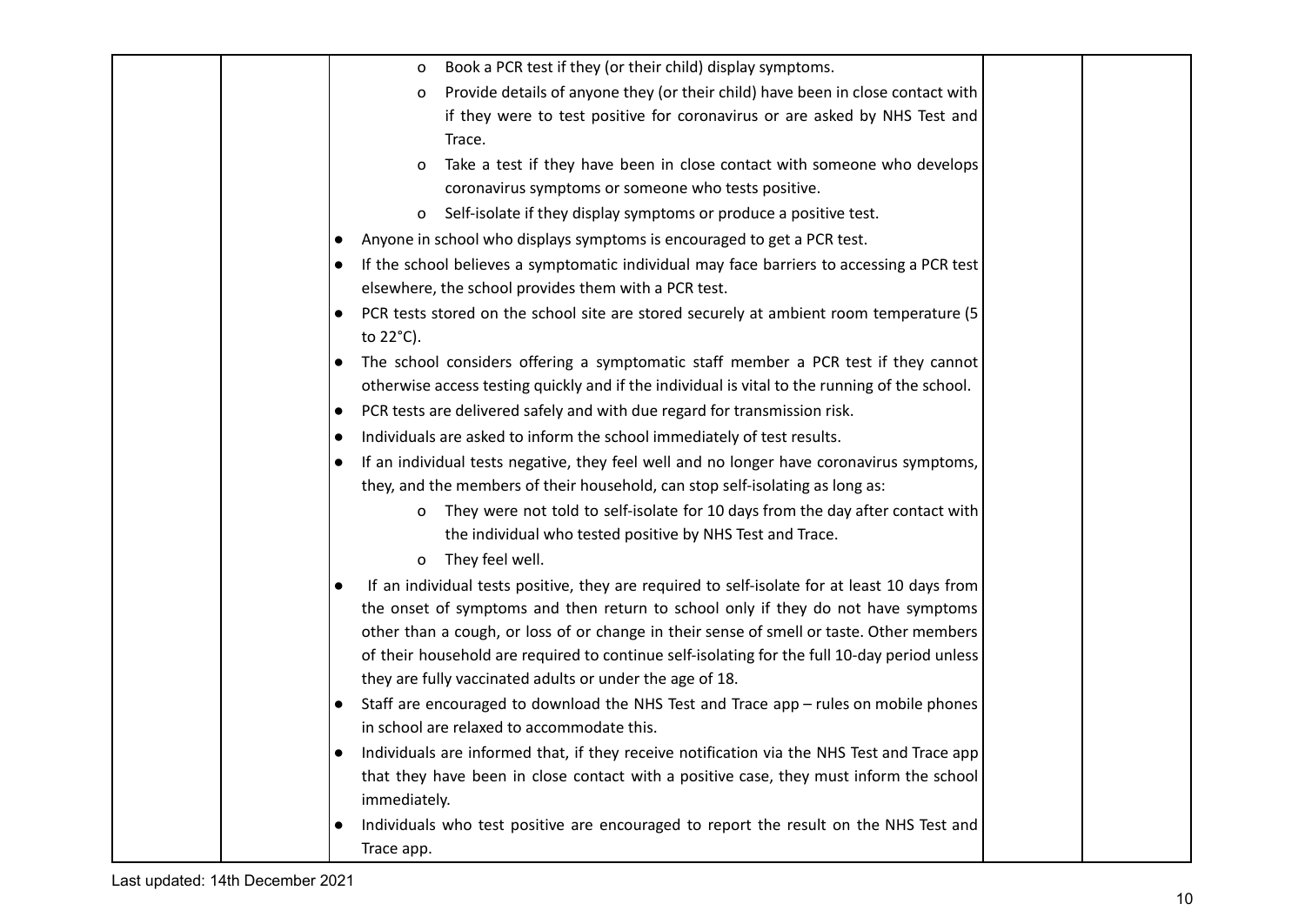|                  |   | If a pupil receives notification to self-isolate, the school ensures appropriate<br>$\bullet$            |   |  |
|------------------|---|----------------------------------------------------------------------------------------------------------|---|--|
|                  |   | arrangements are in place for the pupil to self-isolate when they are directed to, and                   |   |  |
|                  |   | begin remote learning.                                                                                   |   |  |
|                  |   | If a member of staff receives notification that they need to self-isolate, the school will<br>$\bullet$  |   |  |
|                  |   | consider the action that needs to be taken to ensure continuity of education.                            |   |  |
|                  |   | [Updated] Individuals are made aware that they are not required to self-isolate for cases<br>$\bullet$   |   |  |
|                  |   | of coronavirus if they live in the same household or are a close contact of someone with                 |   |  |
|                  |   | coronavirus, and any of the following apply:                                                             |   |  |
|                  |   | They are fully vaccinated.<br>0                                                                          |   |  |
|                  |   | They are below the age of 18 years and 6 months.<br>O                                                    |   |  |
|                  |   | They have taken part in or are currently part of an approved vaccine trial.<br>O                         |   |  |
|                  |   | They are not able to get vaccinated for medical reasons.<br>0                                            |   |  |
|                  |   | Pupils under 18 and 6 months that have been identified as a close contact are made<br>$\bullet$          |   |  |
|                  |   | aware that they should continue to attend school as normal and take an LFD test every                    |   |  |
|                  |   | day for seven days.                                                                                      |   |  |
|                  |   | Follow Croydon guidance flowcharts if an individual, or group of individuals, in the school<br>$\bullet$ |   |  |
|                  |   | community tests positive.                                                                                |   |  |
|                  |   | Parents are informed of a positive case within their child's class.<br>$\bullet$                         |   |  |
|                  |   | Where an individual in the school community tests positive for coronavirus, the school<br>$\bullet$      |   |  |
| <b>Confirmed</b> |   | follows public health advice and the headteacher or SLT member contacts Croydon                          |   |  |
| cases of         | M | immediately using the required form.                                                                     | Y |  |
| coronavirus      |   | The school does not request evidence of negative test results or other medical evidence<br>$\bullet$     |   |  |
|                  |   | before admitting individuals back to school after a period of self-isolation.                            |   |  |
|                  |   | The individual who tested positive can stop self-isolating after they have finished their<br>$\bullet$   |   |  |
|                  |   | isolation period and their symptoms have gone or if they continue to only have a residual                |   |  |
|                  |   | cough or anosmia.                                                                                        |   |  |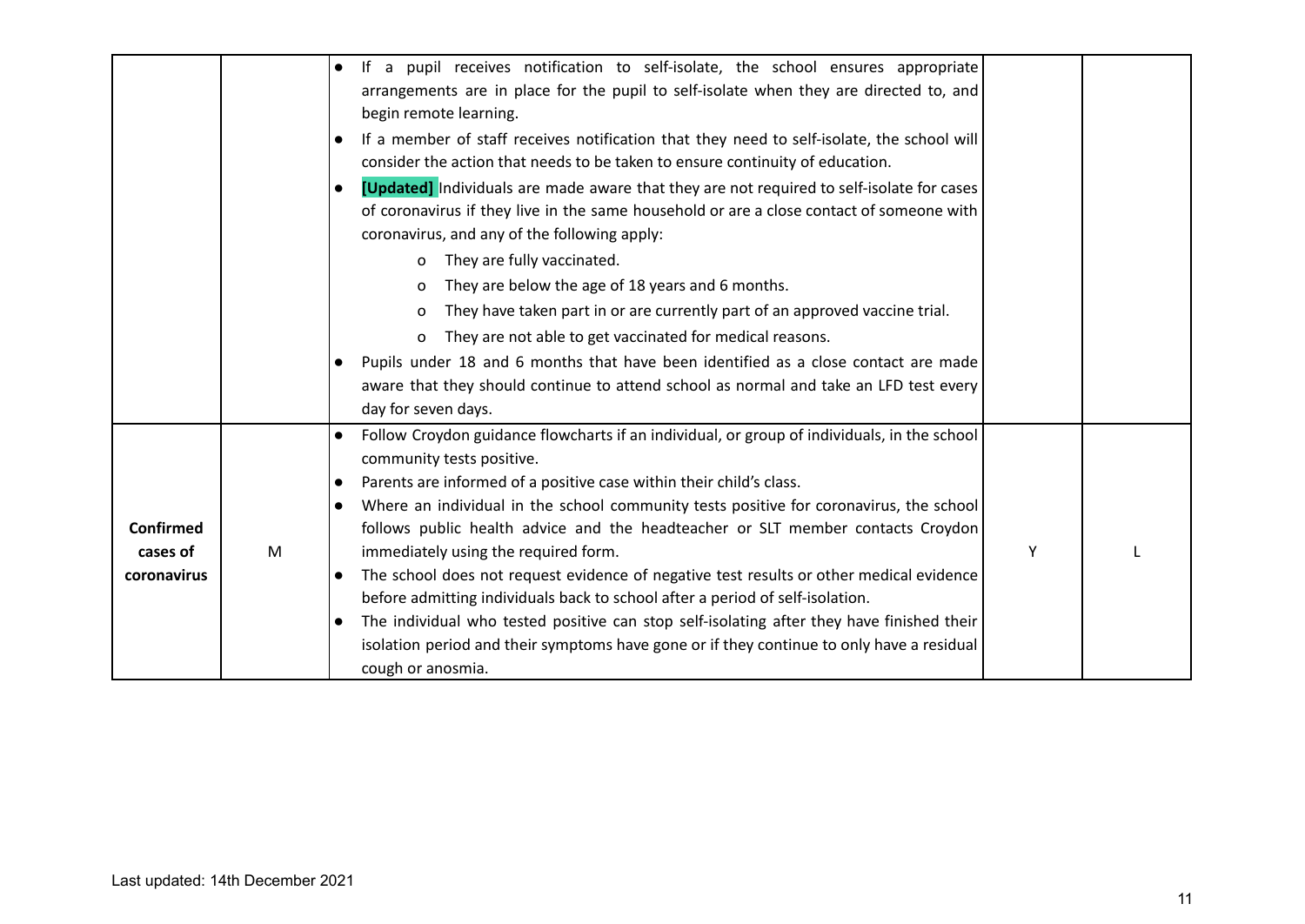| <b>Attendance</b>                                            | M | Parents are informed that the usual rules on school attendance apply – this means<br>parents have a duty to ensure that their child attends regularly. Attendance is mandatory.<br>The attendance register is taken as normal and absences are followed up, in line with the<br>Attendance and Absence Policy.<br>Pupils who are reluctant or anxious to attend school are identified and FSW/SLT develop<br>$\bullet$<br>plans to re-engage these pupils.<br>Staff and pupils who have returned to the UK from foreign countries within the last<br>$\bullet$<br>month complete the necessary quarantine period, as outlined in the government's<br>guidance, before attending school.<br>The school engages with families who are abroad to understand the pupils'<br>$\bullet$<br>circumstances and their plans to return. The school will encourage families to return<br>where they are able to, emphasising the benefits of regular school attendance and<br>reminding them that school attendance is mandatory.<br>Where possible, remote education will be provided for pupils who are abroad, and facing<br>challenges to return due to coronavirus-related travel restrictions, for the period they are<br>abroad.                                                                                                                                                                                                                                                                                                                      | Y |   |
|--------------------------------------------------------------|---|---------------------------------------------------------------------------------------------------------------------------------------------------------------------------------------------------------------------------------------------------------------------------------------------------------------------------------------------------------------------------------------------------------------------------------------------------------------------------------------------------------------------------------------------------------------------------------------------------------------------------------------------------------------------------------------------------------------------------------------------------------------------------------------------------------------------------------------------------------------------------------------------------------------------------------------------------------------------------------------------------------------------------------------------------------------------------------------------------------------------------------------------------------------------------------------------------------------------------------------------------------------------------------------------------------------------------------------------------------------------------------------------------------------------------------------------------------------------------------------------------------------------------------------------------|---|---|
| <b>Protecting</b><br>clinically<br>vulnerable<br>individuals | Н | In line with the latest guidance, pupils under the age of 18 who were previously<br>$\bullet$<br>considered to be clinically extremely vulnerable (CEV) are no longer considered CEV.<br>Previously considered CEV pupils attend on-site school provision as normal unless they<br>$\bullet$<br>have been advised by their medical specialist to isolate due to their medical condition.<br>Pupils who live with someone who is CEV continue to attend school as normal.<br>$\bullet$<br>The relevant staff liaise with the parents of pupils whose medical specialist has<br>$\bullet$<br>recommended they isolate to discuss their concerns and the infection control measures<br>in place at the school.<br>Clinically vulnerable staff continue to attend school provided they follow the school's<br>control measures to minimise the risks of transmission.<br>CEV staff follow the same guidance as their colleagues, but may follow additional<br>$\bullet$<br>precautions outlined by their medical specialist.<br>Staff who live with those who are CEV attend the workplace but ensure they maintain<br>$\bullet$<br>good prevention practice in the workplace and at home.<br>Line managers hold discussions with staff who are deemed more vulnerable to infection<br>$\bullet$<br>and discuss their concerns and the infection control measures in place at the school.<br>The SLT considers requests made by staff who wish to make changes to their working<br>environment or working hours in the interest of health and safety. | Υ | M |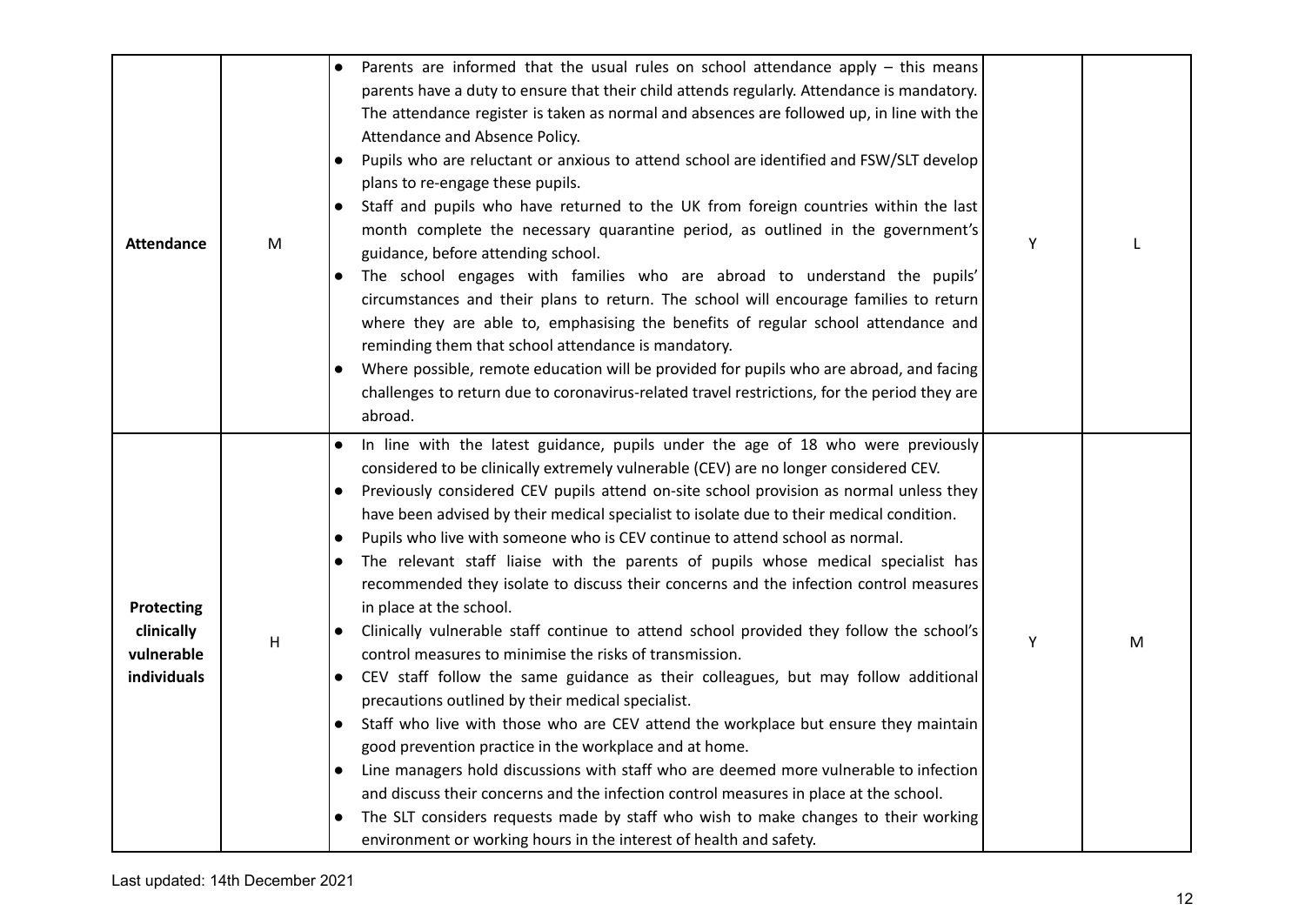|                     |   | If required, CEV staff can adjust their working hours, as agreed by the SLT.<br>$\bullet$                |   |  |
|---------------------|---|----------------------------------------------------------------------------------------------------------|---|--|
|                     |   | The headteacher ensures that the school can be adequately and safely staffed.<br>$\bullet$               |   |  |
|                     |   | A separate risk assessment is carried out for pregnant staff. The school follows the<br>$\bullet$        |   |  |
|                     |   | relevant specific guidance for pregnant employees.                                                       |   |  |
|                     |   | Pregnant staff of any gestation are not required to continue working on site if this is not<br>$\bullet$ |   |  |
|                     |   | supported by the separate risk assessment.                                                               |   |  |
|                     |   | Staff who are 28 weeks pregnant and beyond, or are pregnant and have an underlying                       |   |  |
|                     |   | health condition that puts them at a greater risk of severe illness from coronavirus at any              |   |  |
|                     |   | gestation, are supported to take a more precautionary approach.                                          |   |  |
|                     |   | The school ensures pregnant staff are able to adhere to any active guidance on social<br>$\bullet$       |   |  |
|                     |   | distancing (where directed) and/or advice for pregnant women considered to be clinically                 |   |  |
|                     |   | extremely vulnerable).                                                                                   |   |  |
|                     |   | The school encourages staff to get vaccinated if possible, and enables these staff                       |   |  |
|                     |   | members to attend booked vaccination appointments, even during term time.                                |   |  |
|                     |   | The headteacher ensures safe staffing ratios are met and that all staff have the relevant<br>$\bullet$   |   |  |
|                     |   | training to undertake their roles. If there are concerns about staffing capacity, the                    |   |  |
|                     |   | headteacher talks to the LA.                                                                             |   |  |
|                     |   | The headteacher considers whether it is possible for specific staff undertaking certain                  |   |  |
|                     |   | roles to work from home without disrupting face-to-face education at the school.                         |   |  |
|                     |   | Line managers discuss and agree any proposed changes in role or responsibility with<br>$\bullet$         |   |  |
|                     |   | members of staff.                                                                                        |   |  |
| <b>Workforce</b>    | M | The headteacher ensures safe staffing ratios are met and that all staff have the relevant                | Υ |  |
|                     |   | training to undertake their roles. If there are concerns about staffing capacity, the                    |   |  |
|                     |   | headteacher talks to the LA.                                                                             |   |  |
|                     |   | Arrangements are made to enable specialists, therapists, clinicians and other support<br>$\bullet$       |   |  |
|                     |   | staff for pupils with SEND to continue to provide interventions as usual.                                |   |  |
|                     |   | The school continues its recruitment processes as normal.<br>$\bullet$                                   |   |  |
|                     |   | Arrangements are made to enable specialists, therapists, clinicians and other support<br>$\bullet$       |   |  |
|                     |   | staff for pupils with SEND to continue to provide interventions as usual.                                |   |  |
| [Updated]           |   | The school encourages all eligible staff to take up the vaccine offer and publicises the<br>$\bullet$    |   |  |
| <b>Unvaccinated</b> |   | benefits using impartial, factual information in line with NHS guidance.                                 |   |  |
| members of          |   | The school enables staff who are eligible for vaccination to attend booked                               |   |  |
| staff               |   | appointments, including during term time where possible.                                                 |   |  |
|                     |   |                                                                                                          |   |  |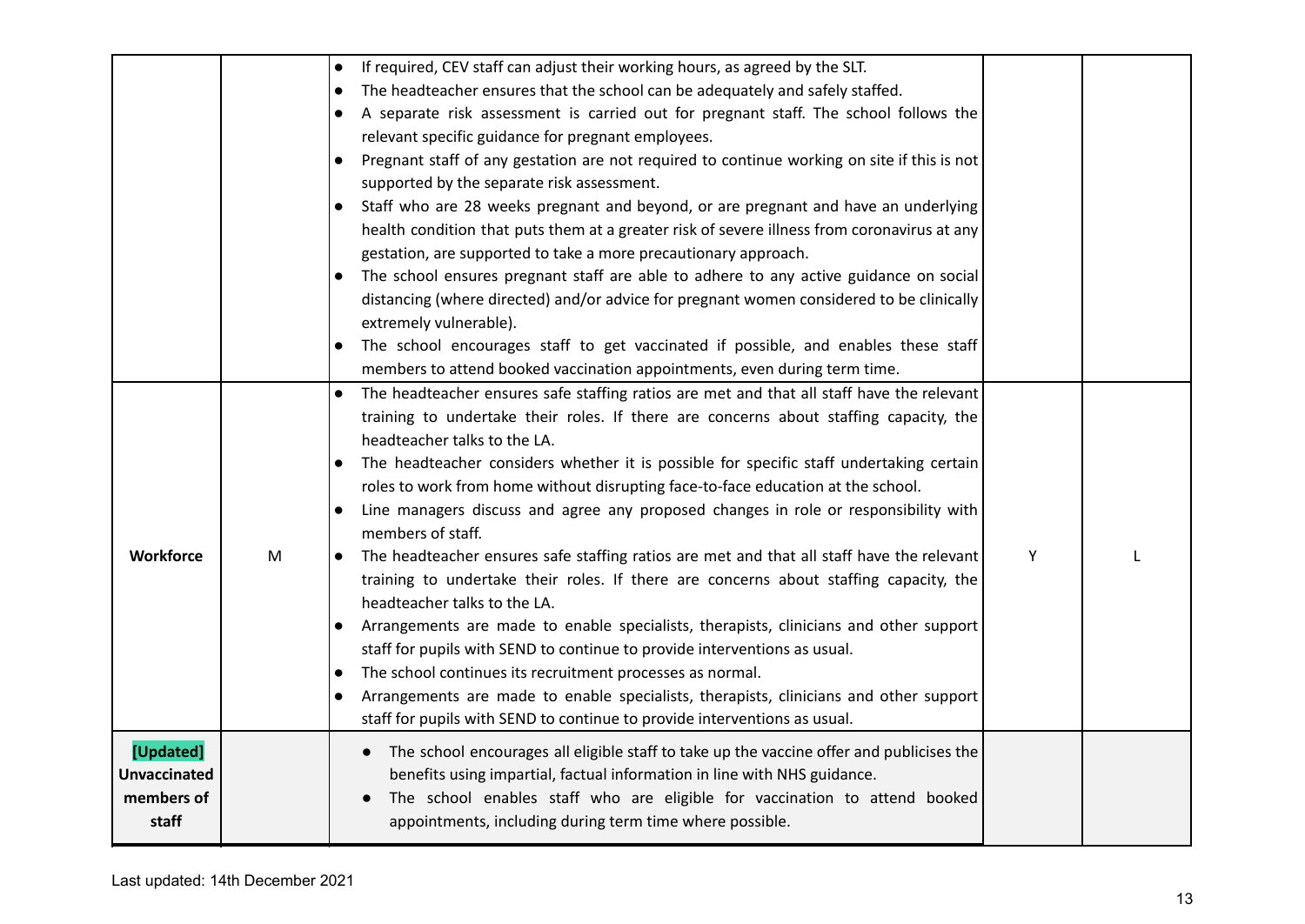|                  |   | The school asks for the vaccination status of members of staff on the basis that<br>schools are a place of high contact and its need to protect other staff and pupils.<br>[New] The schools ensures that all staff are aware that anyone who is unvaccinated<br>must follow government guidelines if they are a close contact of a positive<br>coronavirus case, develop symptoms, or produce a positive LFD or PCR test result.<br>Where a member of staff raises concerns about the vaccine, their line manager or a<br>trusted member of staff discusses the matter with them openly and honestly,<br>listening to any concerns without pressuring the staff member to make a decision.<br>Unvaccinated members of staff are reminded by their line manager to pay particular<br>attention to the school's existing system of controls, e.g. regular handwashing.<br>The headteacher considers additional measures to protect unvaccinated staff<br>members on a case-by-case basis. Measures to consider include the following:<br>Working from where possible<br>$\bigcirc$<br>Increased use of testing<br>$\bigcirc$<br>Social distancing<br>$\bigcirc$<br>The use of PPE<br>$\circ$<br>The school adheres to the Data Protection Act 2018 and the UK GDPR when asking<br>staff members if they have been vaccinated and when handling information relating<br>to the vaccination status of a member of staff.<br>In all cases, the school does not discriminate against any member of staff who has<br>$\bullet$<br>not being vaccinated for any reason, and adheres to its duties under the Equality Act<br>2010.<br>The school consults legal advice in all cases where there is the possibility of a dispute<br>regarding the vaccination status of a member of staff or its organisational approach<br>to vaccines. |   |  |
|------------------|---|---------------------------------------------------------------------------------------------------------------------------------------------------------------------------------------------------------------------------------------------------------------------------------------------------------------------------------------------------------------------------------------------------------------------------------------------------------------------------------------------------------------------------------------------------------------------------------------------------------------------------------------------------------------------------------------------------------------------------------------------------------------------------------------------------------------------------------------------------------------------------------------------------------------------------------------------------------------------------------------------------------------------------------------------------------------------------------------------------------------------------------------------------------------------------------------------------------------------------------------------------------------------------------------------------------------------------------------------------------------------------------------------------------------------------------------------------------------------------------------------------------------------------------------------------------------------------------------------------------------------------------------------------------------------------------------------------------------------------------------------------------------------------------------------------------------------------------|---|--|
| <b>Transport</b> | M | Pupils are advised to clean their hands before boarding transport and again on<br>$\bullet$<br>disembarking.<br>Fresh air through ventilation is maximised, particularly through opening windows and<br>$\bullet$<br>ceiling vents.<br>[New] Face coverings are recommended and expected to be worn by adults and pupils in<br>enclosed and crowded places - this includes on public and dedicated school transport.                                                                                                                                                                                                                                                                                                                                                                                                                                                                                                                                                                                                                                                                                                                                                                                                                                                                                                                                                                                                                                                                                                                                                                                                                                                                                                                                                                                                            | Υ |  |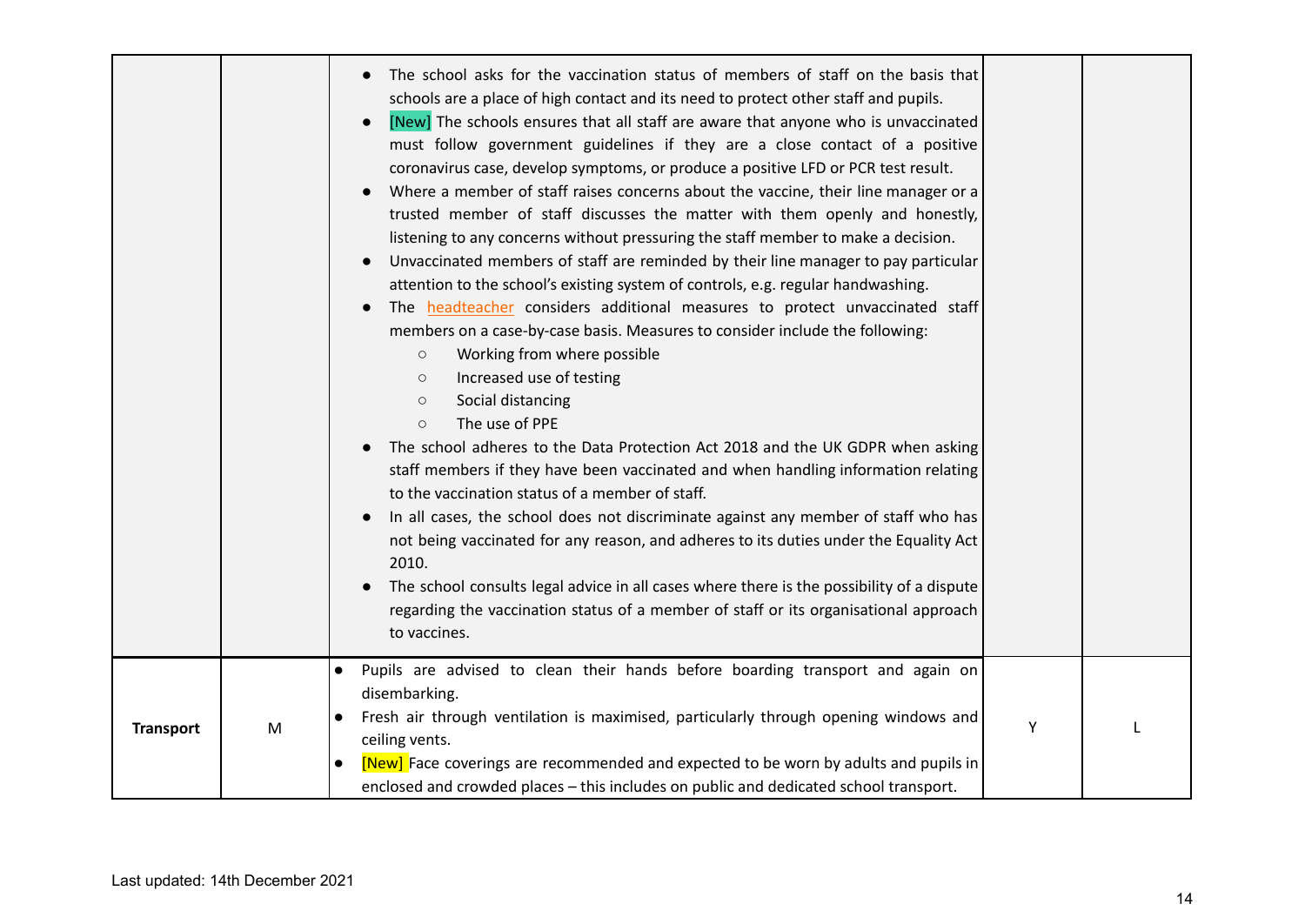| <b>Catering</b>              | ${\sf M}$ | The school's kitchen is fully open and operates within usual legal requirements.<br>$\bullet$<br>The Office Manager liaises with Rowan Kitchen to ensure the kitchen can remain fully<br>$\bullet$<br>open and food is prepared and delivered in line with the government's 'Guidance for<br>food businesses on coronavirus (COVID-19)'.<br>FSM or food parcels are provided for eligible pupils who are not attending school during<br>term time where they:<br>Are self-isolating.<br>Have symptoms or a positive test result.<br>Are not attending as a result of local restrictions advised by the government.                                                                                                                                                                                                                                                                                                         | Y |  |
|------------------------------|-----------|----------------------------------------------------------------------------------------------------------------------------------------------------------------------------------------------------------------------------------------------------------------------------------------------------------------------------------------------------------------------------------------------------------------------------------------------------------------------------------------------------------------------------------------------------------------------------------------------------------------------------------------------------------------------------------------------------------------------------------------------------------------------------------------------------------------------------------------------------------------------------------------------------------------------------|---|--|
| Remote<br>learning           | L         | While attendance is mandatory, remote learning is provided for pupils who are following<br>clinical or government guidance to stay at home, e.g. where they are self-isolating. All<br>such pupils not physically unwell are given access to remote education as soon as<br>reasonably practicable.<br>The Assistant headteacher ensures that pupils taught remotely are set work that as a<br>minimum covers four hours a day.<br>In the event of a full/ partial school closure, Teaching staff deliver all remote education in<br>$\bullet$<br>line with the expectations set out in the Pupil Remote Learning Policy.<br>The school informs parents that they should raise any concerns about the quality of the<br>school's remote education offer with the headteacher in the first instance, and that<br>parents may contact Ofsted directly if they feel their concerns have not been<br>satisfactorily addressed. | Υ |  |
| <b>Uniform</b>               | L         | The usual rules on school uniform apply; however, the school takes a mindful and<br>$\bullet$<br>considerate approach to non-compliance.<br>Expectations of uniform are communicated to pupils and parents.<br>To mitigate thermal discomfort caused by increased ventilation, pupils are able to wear<br>additional, suitable indoor items of clothing in addition to their usual uniform - where<br>this occurs, no additional financial pressure is placed on parents.                                                                                                                                                                                                                                                                                                                                                                                                                                                  | Y |  |
| <b>Educational</b><br>visits | M         | Educational visits can take place. This includes a system of controls and the COVID-secure<br>$\bullet$<br>measures in place at the destination.<br>A full and thorough risk assessment is made in relation to all educational visits to ensure<br>they can be undertaken safely.<br>Pupils are allowed on trips to outdoor public places and do not need to be restricted to<br>$\bullet$<br>limits on gatherings, provided:<br>A risk assessment is conducted in advance.                                                                                                                                                                                                                                                                                                                                                                                                                                                | Υ |  |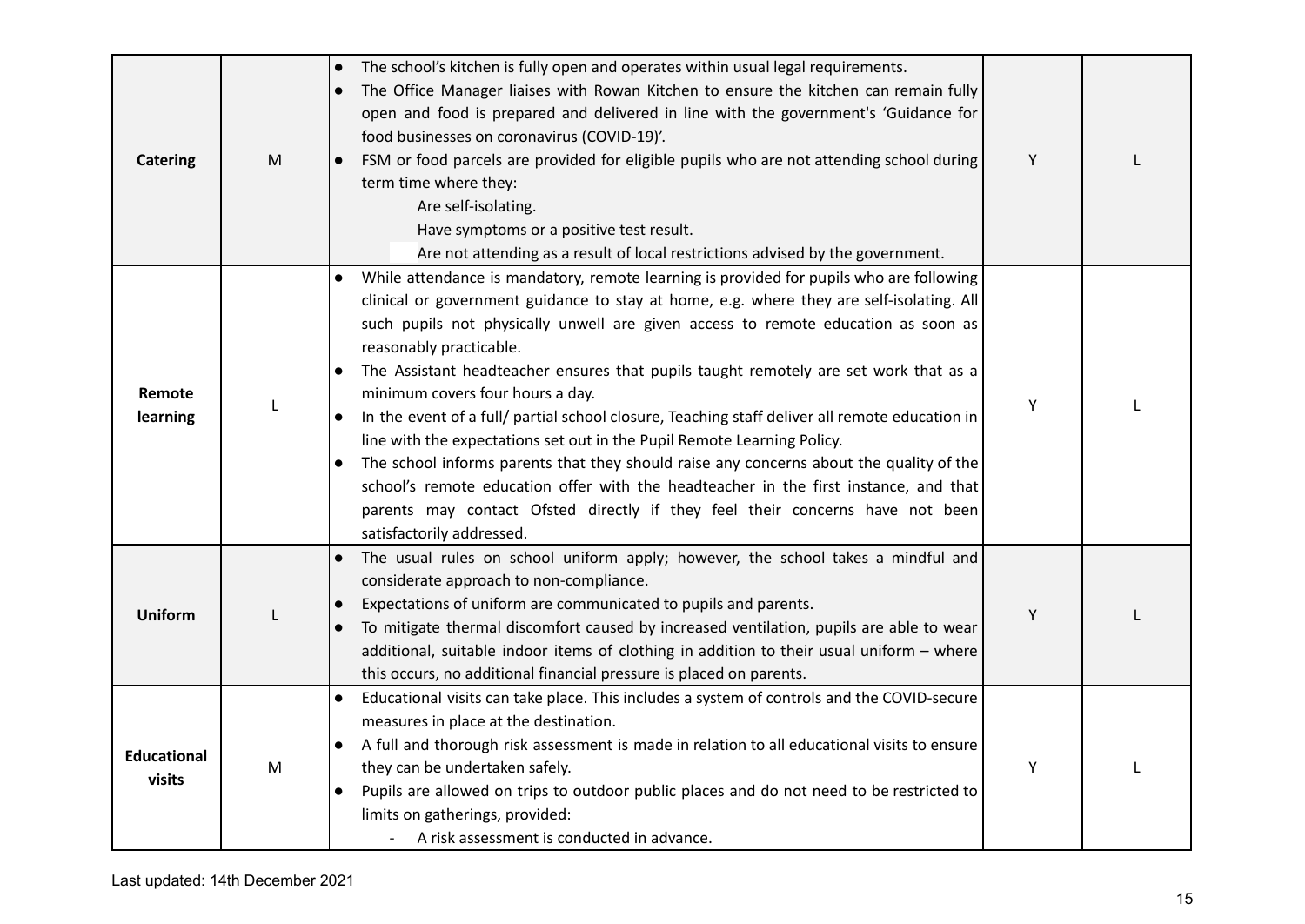|                                                                         |           | Good hygiene is maintained throughout.<br>Thorough hand washing happens before and after the trip.<br>The trip is carried out in line with relevant local or national coronavirus guidance.<br>Appropriate insurance arrangements are in place.<br>The school follows the guidelines relevant to trips to indoor spaces. Once inside:<br>Staff are to remain with the pupils in the group.<br>Pupils and staff should wash hands thoroughly on arrival and before leaving.                                                                                                                                                                                                                                                                                                                                                                                                                                                                                                                                                                                                                                                                                                                                                                                                                                                                                                                                                                   |   |  |
|-------------------------------------------------------------------------|-----------|----------------------------------------------------------------------------------------------------------------------------------------------------------------------------------------------------------------------------------------------------------------------------------------------------------------------------------------------------------------------------------------------------------------------------------------------------------------------------------------------------------------------------------------------------------------------------------------------------------------------------------------------------------------------------------------------------------------------------------------------------------------------------------------------------------------------------------------------------------------------------------------------------------------------------------------------------------------------------------------------------------------------------------------------------------------------------------------------------------------------------------------------------------------------------------------------------------------------------------------------------------------------------------------------------------------------------------------------------------------------------------------------------------------------------------------------|---|--|
| <b>Extracurricula</b><br>r activities<br>and<br>wraparound<br>provision | M         | The school works to provide all before and after-school educational activities and<br>wraparound childcare for all pupils.<br>Parents are advised that the provision is available and that they should limit the use of<br>multiple out-of-school settings providers where appropriate.<br>Wraparound provisions including those of outside agencies are run in line with the<br>current government guidance i.e. are Covid secure.                                                                                                                                                                                                                                                                                                                                                                                                                                                                                                                                                                                                                                                                                                                                                                                                                                                                                                                                                                                                          | Y |  |
| Curriculum                                                              | ${\sf M}$ | The government's catch-up funding is utilised to ensure pupils receive the support they<br>$\bullet$<br>need to catch-up on learning lost due to the coronavirus pandemic.<br>The Music Leader ensures staff and pupils are aware that there is evidence to suggest<br>that singing and playing wind and brass instruments increases the risk of coronavirus<br>transmission due to the cumulative aerosol transmission.<br>The musical instruments are cleaned after use.<br>$\bullet$<br>The school only permits team sports on the list in the Department for Digital, Culture,<br>Media & Sport's (DCMS) team sport guidance.<br>Outdoor sports are prioritised where possible & Sports equipment is thoroughly cleaned<br>between each use.<br>School swimming and water safety lessons are conducted in line with Swim England's<br>guidance & Measures are in place to minimise the risk of transmission in changing<br>rooms.<br>Large indoor spaces (Hall & Refectory) with maximised natural ventilation flows, e.g.<br>$\bullet$<br>through opening windows and doors, are used where outdoor sports are not possible.<br>Staff overseeing indoor sports pay scrupulous attention to cleaning and hygiene.<br>[New] Staff are made aware that social distancing in sports is not required unless<br>directed.<br>External facilities are used in line with government guidance, including travel to and<br>from those facilities. | Υ |  |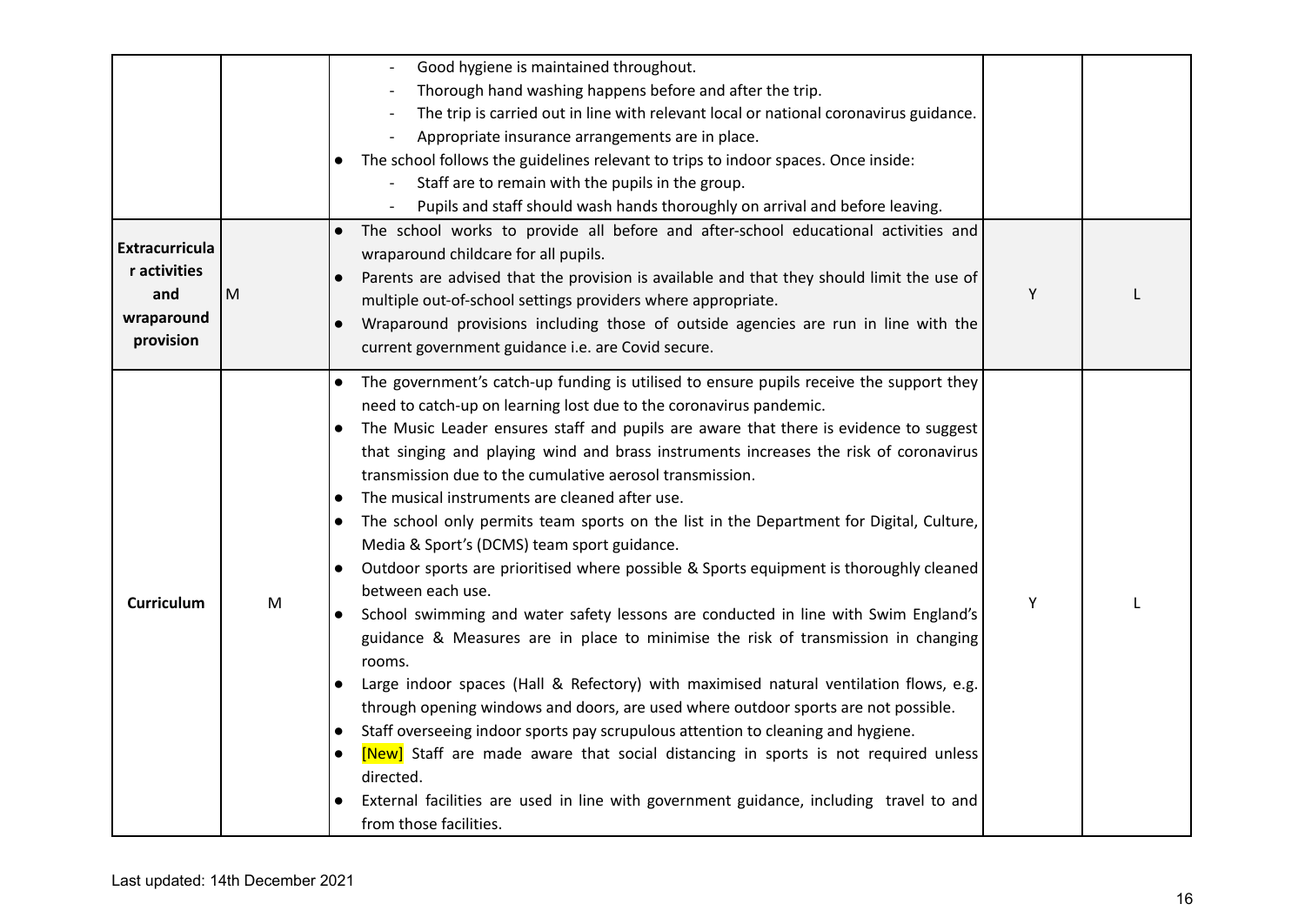|                                  |   | Competitions between different schools, whether indoor or outdoor, can take place in<br>$\bullet$                                                                                                                                                                                                                                                                                                                                                                                                                                                                                                                                                                                                                                                                                                                                                                                                                                                                                                                                                                        |   |  |
|----------------------------------|---|--------------------------------------------------------------------------------------------------------------------------------------------------------------------------------------------------------------------------------------------------------------------------------------------------------------------------------------------------------------------------------------------------------------------------------------------------------------------------------------------------------------------------------------------------------------------------------------------------------------------------------------------------------------------------------------------------------------------------------------------------------------------------------------------------------------------------------------------------------------------------------------------------------------------------------------------------------------------------------------------------------------------------------------------------------------------------|---|--|
|                                  |   | line with government guidance.                                                                                                                                                                                                                                                                                                                                                                                                                                                                                                                                                                                                                                                                                                                                                                                                                                                                                                                                                                                                                                           |   |  |
| <b>Behaviour</b><br>expectations | M | The school's Behaviour Policy sets out behaviour expectations for pupils and is updated<br>$\bullet$<br>in line with new rules and measures with a covid19 addendum.<br>Expectations are communicated clearly to staff, pupils and parents.<br>Pupils who are struggling to reengage with school are supported appropriately.<br>$\bullet$                                                                                                                                                                                                                                                                                                                                                                                                                                                                                                                                                                                                                                                                                                                               | Y |  |
| Wellbeing                        | M | Staff are vigilant in discerning pupil mental health and report any concerns to the<br>$\bullet$<br>SENDCO.<br>The school provides opportunities for pupils to talk about their mental health and<br>experiences during the pandemic.<br>Pupil and parent surveys are sent out to assess how they feel about being on the school<br>$\bullet$<br>site and to enable staff to act on any concerns pupils and parents may have.<br>Staff surveys are sent out to assess how they feel about being on the school site and<br>$\bullet$<br>enable the SLT to act on any concerns staff and volunteers may have.<br>The SLT discusses the implications on staff and pupil workload and puts a plan in place to<br>$\bullet$<br>minimise the risk of stress.<br>The headteacher and DSL ensure provision is in place to help protect wellbeing and<br>$\bullet$<br>mental health.<br>Safeguarding issues are managed in line with the Child Protection and Safeguarding<br>Policy.<br>Staff and pupil bereavement is managed in line with the Bereavement Policy.<br>$\bullet$ | Y |  |
| Safeguarding                     | M | The school's Child Protection and Safeguarding Policy is reviewed as necessary to reflect<br>$\bullet$<br>the current operations of the school.<br>The DSLs liaise with the necessary personnel and parents to manage and address any<br>$\bullet$<br>new and ongoing safeguarding concerns, e.g. ongoing bullying.<br>If a parent elects to educate their child at home, the school considers whether this<br>$\bullet$<br>decision gives greater cause for concern compared to the pupil remaining in school. If<br>there is cause for concern, the DSL considers making a referral to the LA.<br>Remote education plans are in place for pupils who are self-isolating or shielding.<br>$\bullet$                                                                                                                                                                                                                                                                                                                                                                     | Y |  |
| Contingency<br>planning          | M | The school has a Coronavirus (COVID-19): Contingency Plan - also known as an outbreak<br>management plan - that can be implemented if restrictions need to be implemented due<br>to coronavirus.                                                                                                                                                                                                                                                                                                                                                                                                                                                                                                                                                                                                                                                                                                                                                                                                                                                                         | Υ |  |
| Communicati<br>on                | M | The school's website is kept up to date with any important information regarding the<br>running of the school.                                                                                                                                                                                                                                                                                                                                                                                                                                                                                                                                                                                                                                                                                                                                                                                                                                                                                                                                                           | Y |  |